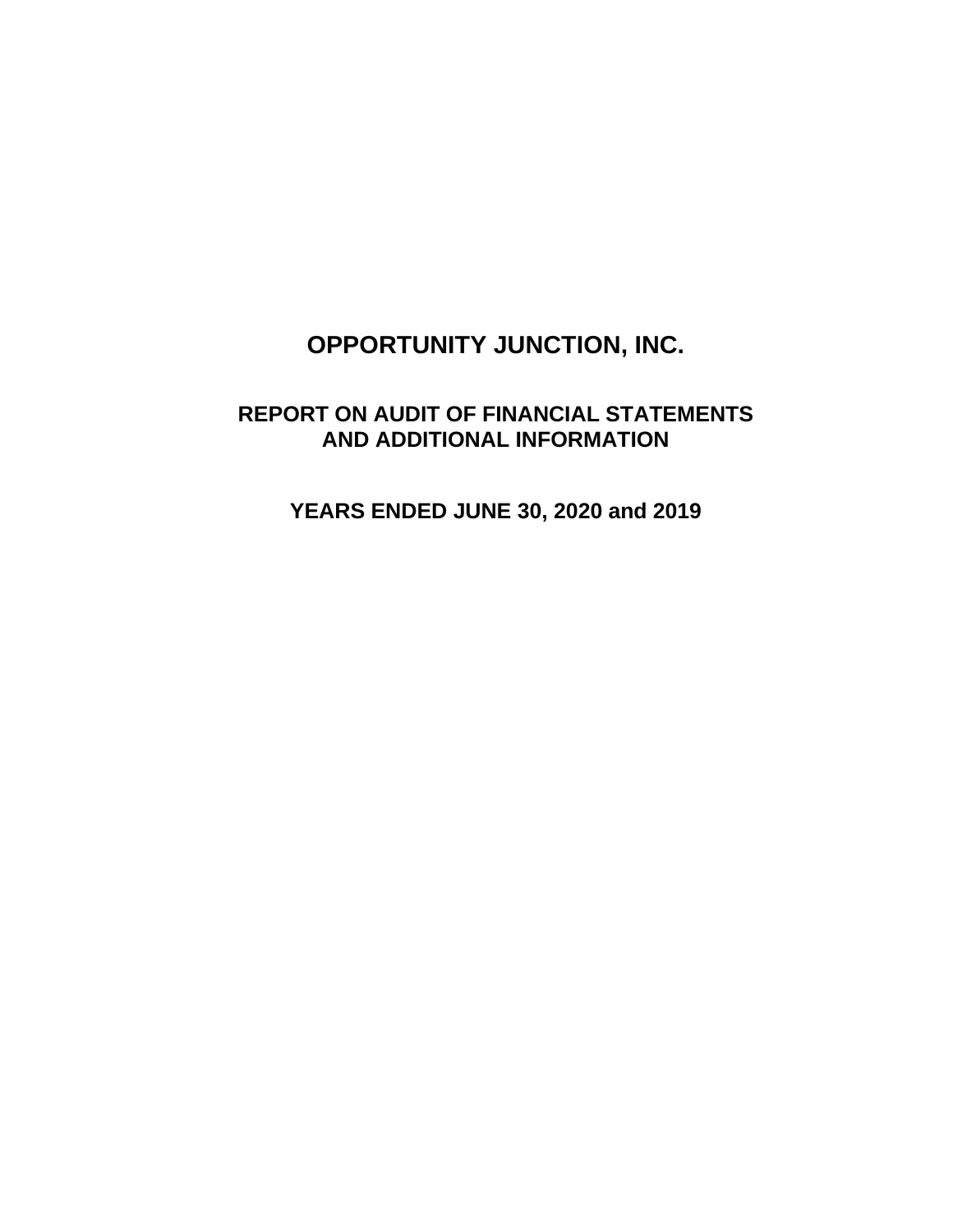## TABLE OF CONTENTS

|                                   | <b>PAGE</b> |
|-----------------------------------|-------------|
|                                   | $1-2$       |
| <b>FINANCIAL STATEMENTS</b>       |             |
| Statements of Financial Position  | $3-4$       |
|                                   | $5-6$       |
| Statements of Functional Expenses | $7 - 8$     |
|                                   | $9 - 10$    |
| NOTES TO FINANCIAL STATEMENTS     | $11 - 19$   |
|                                   |             |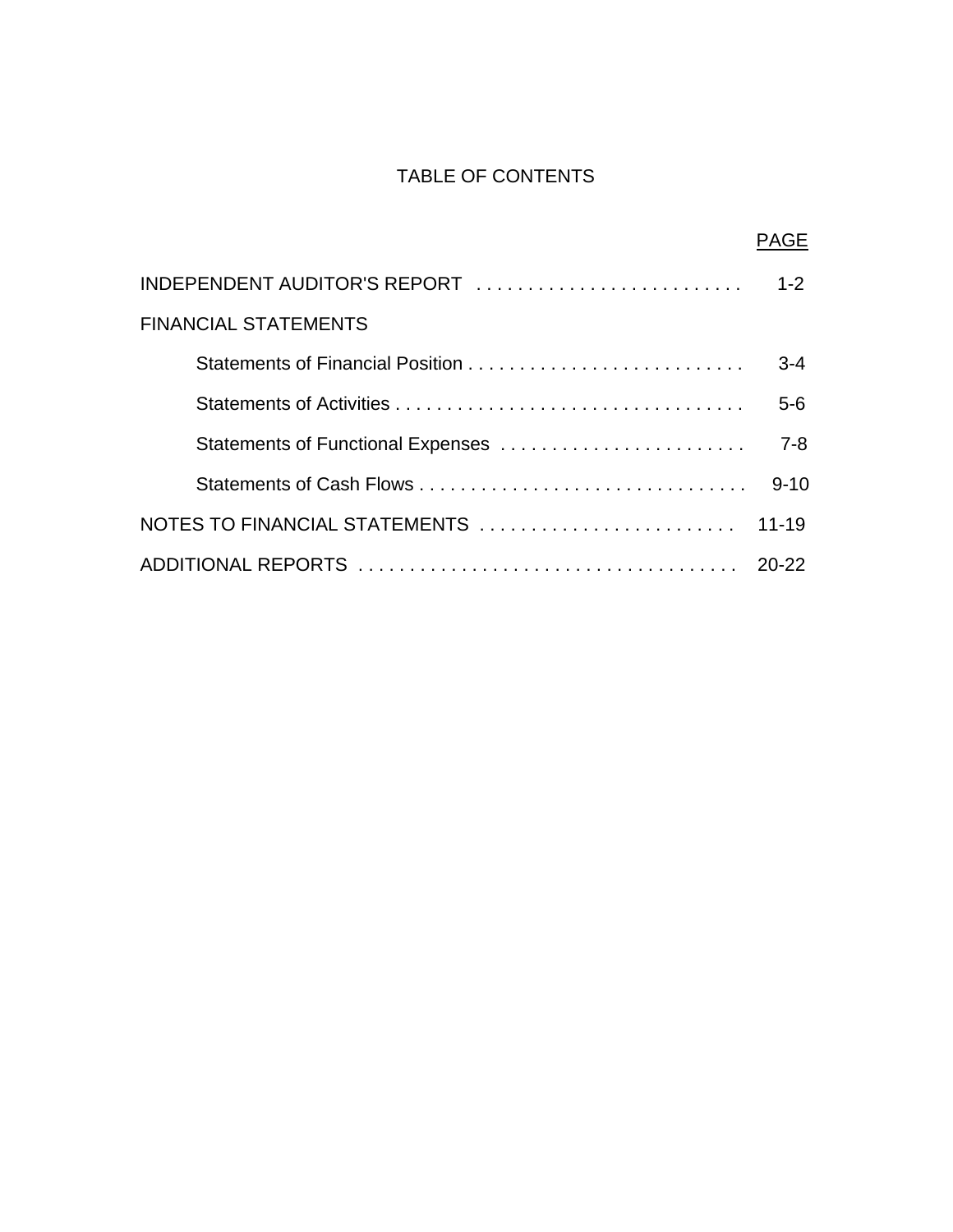

Patrícia A. Wintroath, CPA

#### INDEPENDENT AUDITOR'S REPORT

Board of Directors Opportunity Junction, Inc. Antioch, California 94509

I have audited the accompanying financial statements of Opportunity Junction, Inc. (a nonprofit organization), which comprise the statements of financial position as of June 30, 2020 and June 30, 2019, and the related statements of activities, functional expenses, and cash flows for the years then ended, and the related notes to the financial statements.

#### **Management's Responsibility for the Financial Statements**

Management is responsible for the preparation and fair presentation of these financial statements in accordance with accounting principles generally accepted in the United States of America; this includes the design, implementation, and maintenance of internal control relevant to the preparation and fair presentation of financial statements that are free from material misstatement, whether due to fraud or error.

#### **Auditor's Responsibility**

My responsibility is to express an opinion on these financial statements based on my audit. I conducted my audit in accordance with auditing standards generally accepted in the United States of America and the standards applicable to financial audits contained in *Government Auditing Standards*, issued by the Comptroller General of the United States. Those standards require that I plan and perform the audit to obtain reasonable assurance about whether the financial statements are free from material misstatement.

An audit involves performing procedures to obtain audit evidence about the amounts and disclosures in the financial statements. The procedures selected depend on the auditor's judgment, including the assessment of the risks of material misstatement of the financial statements, whether due to fraud or error. In making those risk assessments, the auditor considers internal control relevant to the entity's preparation and fair presentation of the financial statements in order to design audit procedures that are appropriate in the circumstances, but not for the purpose of expressing an opinion on the effectiveness of the entity's internal control. Accordingly, I express no such opinion. An audit also includes evaluating the appropriateness of accounting policies used and the reasonableness of significant accounting estimates made by management, as well as evaluating the overall presentation of the financial statements.

I believe that the audit evidence I have obtained is sufficient and appropriate to provide a basis for my audit opinion.

#### **Opinion**

In my opinion, the financial statements referred to above present fairly, in all material respects, the financial position of Opportunity Junction, Inc. as of June 30, 2020 and 2019,

> 1 *2121 No. California Blvd., Suite 290, Walnut Creek, CA 94596 Telephone (925) 974-3310 Facsimile (925) 974-3513*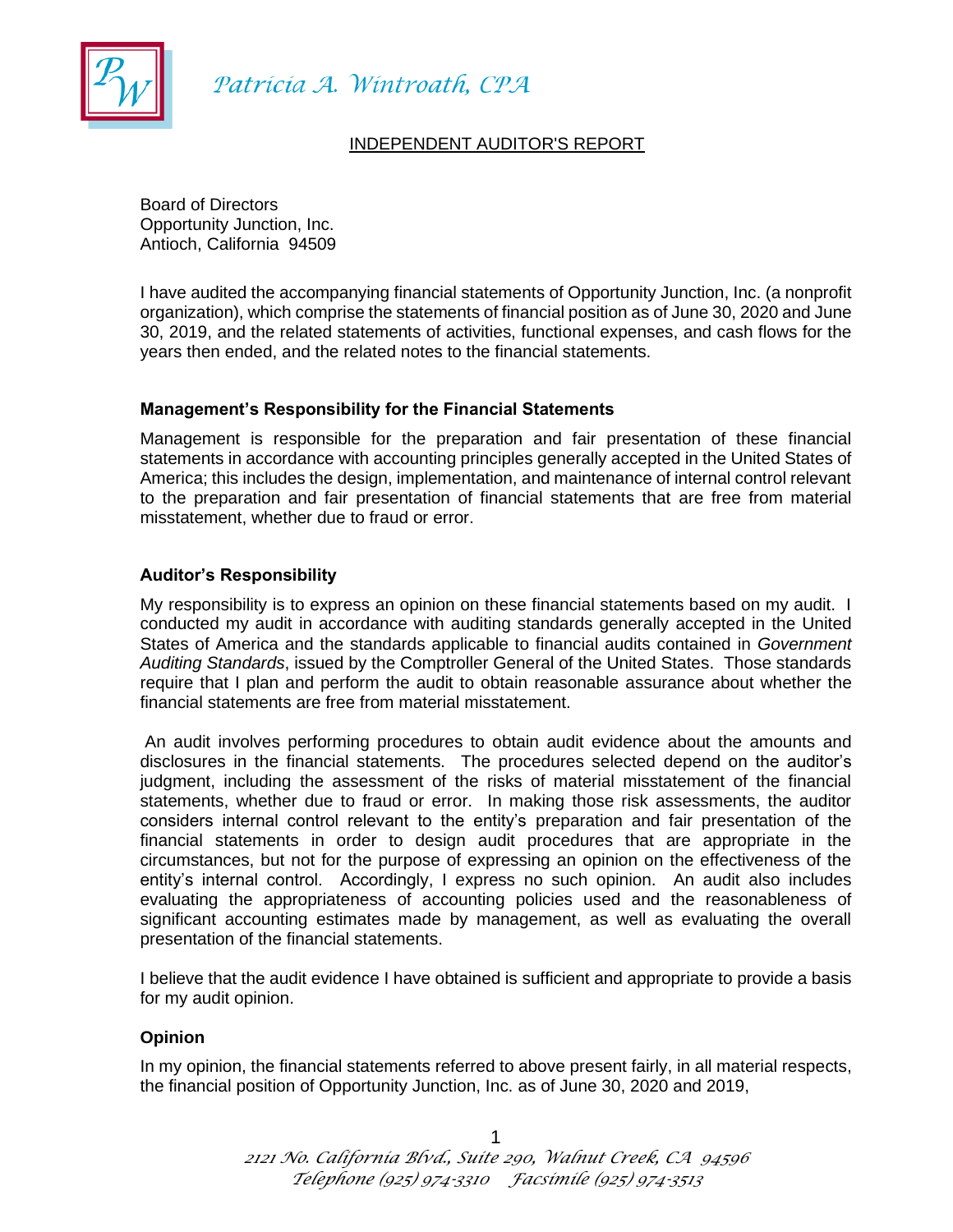and the changes in its net assets and its cash flows for the years then ended in accordance with accounting principles generally accepted in the United States of America.

#### **Other Matters**

#### **Other Reporting Required by Government Auditing Standards**

In accordance with *Government Auditing Standards*, I have also issued my report dated November 19, 2020, on my consideration of Opportunity Junction, Inc.'s internal control over financial reporting and on my tests of its compliance with certain provisions of laws, regulations, contracts, and grant agreements and other matters. The purpose of that report is to describe the scope of my testing of internal control over financial reporting and compliance and the results of that testing, and not to provide an opinion on internal control over financial reporting or on compliance. That report is an integral part of an audit performed in accordance with Government Auditing Standards in considering Opportunity Junction, Inc.'s internal control over financial reporting and compliance.

Patricia a. Wintroath, CPA

Patricia A. Wintroath, CPA Certified Public Accountant Walnut Creek, CA

November 19, 2020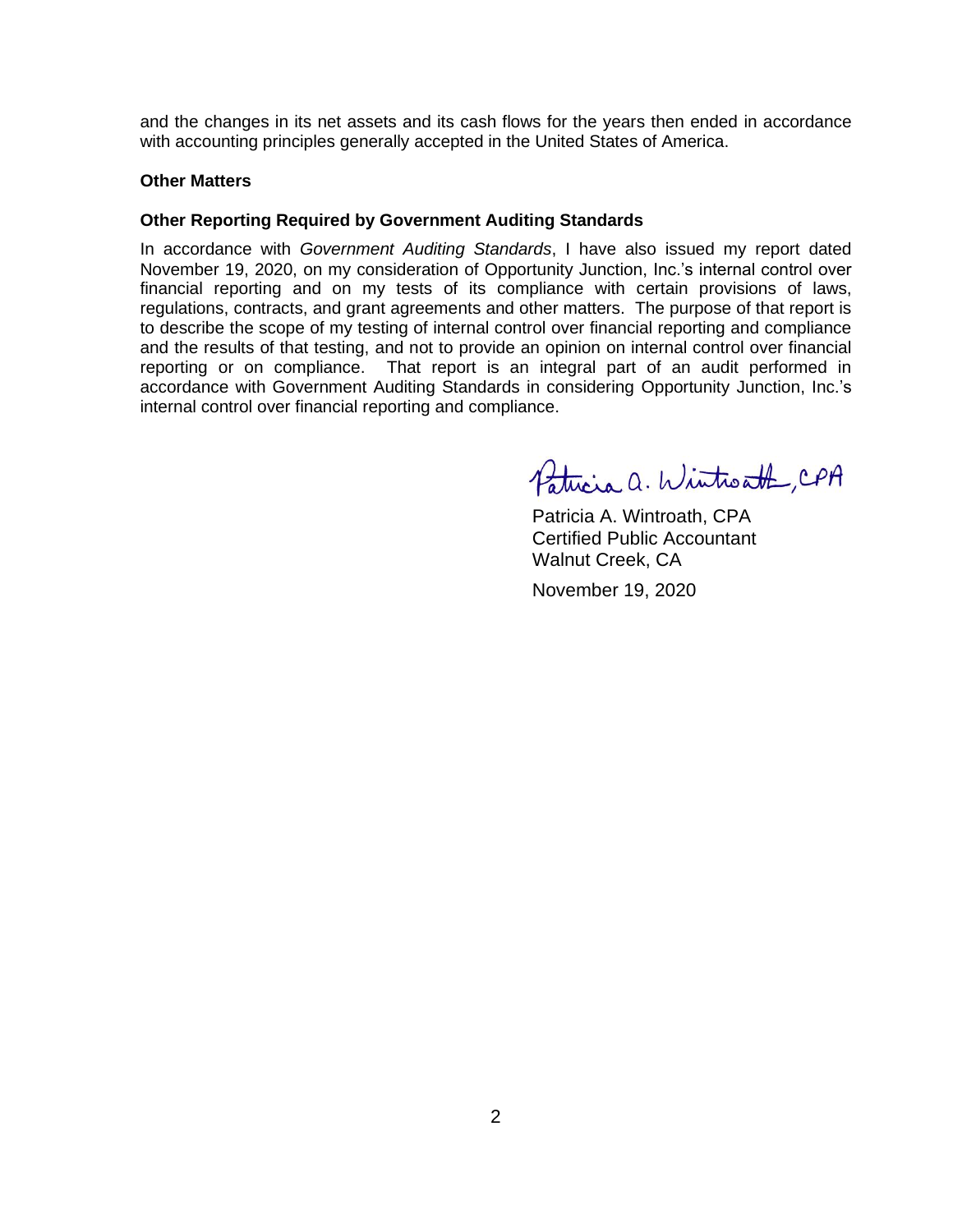### STATEMENT OF FINANCIAL POSITION

JUNE 30, 2020

| <b>ASSETS</b>                                                                                                                                              | Without<br>Donor<br>Restrictions           | With<br>Donor<br>Restrictions | <b>Total All Funds</b><br>2020             |
|------------------------------------------------------------------------------------------------------------------------------------------------------------|--------------------------------------------|-------------------------------|--------------------------------------------|
| <b>CURRENT ASSETS:</b><br>Cash and cash equivalents (Note C)<br>Accounts receivable (Note D)<br>Contracts & grants receivable (Note D)<br>Prepaid expenses | \$1,260,251<br>15,420<br>264,341<br>17,327 | \$208,923                     | \$1,469,174<br>15,420<br>264,341<br>17,327 |
| <b>TOTAL CURRENT ASSETS</b>                                                                                                                                | 1,557,339                                  | 208,923                       | 1,766,262                                  |
| FURNITURE AND EQUIPMENT, net (Note E)<br><b>DEPOSITS</b>                                                                                                   | 104,986<br>18,000                          |                               | 104,986<br>18,000                          |
|                                                                                                                                                            | \$1,680,325                                | \$208,923                     | \$1,889,248                                |
| <b>LIABILITIES AND NET ASSETS</b>                                                                                                                          |                                            |                               |                                            |
| <b>CURRENT LIABILITIES:</b><br>Accounts payable<br>Accrued vacations<br>Deferred revenue (Note F)<br>Line of credit payable (Note G)                       | \$9,155<br>68,256<br>0                     | \$                            | \$9,155<br>68,256<br>0<br>0                |
| <b>TOTAL CURRENT LIABILITIES</b>                                                                                                                           | 77,411                                     | 0                             | 77,411                                     |
| NOTES PAYABLE (Note H)<br>COMMITMENTS AND CONTINGENCIES (Note L)                                                                                           | 281,403                                    |                               | 281,403                                    |
| NET ASSETS (Note I)<br>Without donor restrictions<br>Without donor restrictions - Board Designated<br>With donor restrictions                              | 841,511<br>480,000                         | 208,923                       | 841,511<br>480,000<br>208,923              |
| <b>TOTAL NET ASSETS</b>                                                                                                                                    | 1,321,511                                  | 208,923                       | 1,530,434                                  |
|                                                                                                                                                            | \$1,680,325                                | \$208,923                     | \$1,889,248                                |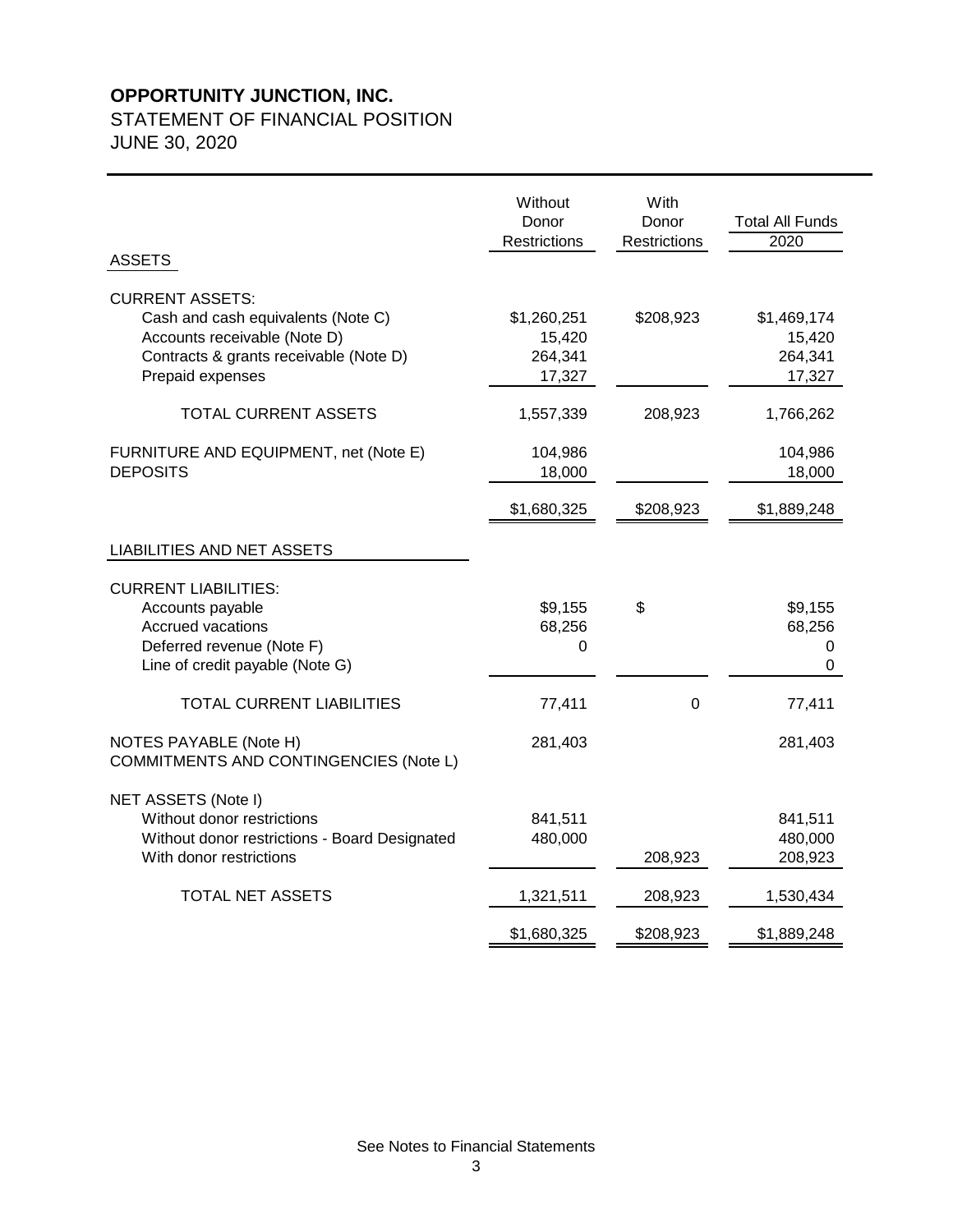# STATEMENT OF FINANCIAL POSITION

JUNE 30, 2019

| <b>ASSETS</b>                                                                                                                                              | Without<br>Donor<br>Restrictions        | With<br>Donor<br>Restrictions | <b>Total All Funds</b><br>2019            |
|------------------------------------------------------------------------------------------------------------------------------------------------------------|-----------------------------------------|-------------------------------|-------------------------------------------|
| <b>CURRENT ASSETS:</b><br>Cash and cash equivalents (Note C)<br>Accounts receivable (Note D)<br>Contracts & grants receivable (Note D)<br>Prepaid expenses | \$775,800<br>2,720<br>312,483<br>16,434 | \$230,256                     | \$1,006,056<br>2,720<br>312,483<br>16,434 |
| <b>TOTAL CURRENT ASSETS</b>                                                                                                                                | 1,107,437                               | 230,256                       | 1,337,693                                 |
| FURNITURE AND EQUIPMENT, net (Note E)<br><b>DEPOSITS</b>                                                                                                   | 134,617<br>18,000                       |                               | 134,617<br>18,000                         |
|                                                                                                                                                            | \$1,260,054                             | \$230,256                     | \$1,490,310                               |
| <b>LIABILITIES AND NET ASSETS</b>                                                                                                                          |                                         |                               |                                           |
| <b>CURRENT LIABILITIES:</b><br>Accounts payable<br>Accrued vacations<br>Deferred revenue (Note F)<br>Line of credit payable (Note G)                       | \$8,196<br>54,696<br>0                  | \$                            | \$8,196<br>54,696<br>$\mathbf 0$<br>0     |
| <b>TOTAL CURRENT LIABILITIES</b>                                                                                                                           | 62,892                                  | 0                             | 62,892                                    |
| COMMITMENTS AND CONTINGENCIES (Note L)                                                                                                                     |                                         |                               |                                           |
| NET ASSETS (Note I)<br>Unrestricted<br>Unrestricted - Board Designated Reserve<br>With donor restrictions                                                  | 747,162<br>450,000                      | 230,256                       | 747,162<br>450,000<br>230,256             |
| <b>TOTAL NET ASSETS</b>                                                                                                                                    | 1,197,162                               | 230,256                       | 1,427,418                                 |
|                                                                                                                                                            | \$1,260,054                             | \$230,256                     | \$1,490,310                               |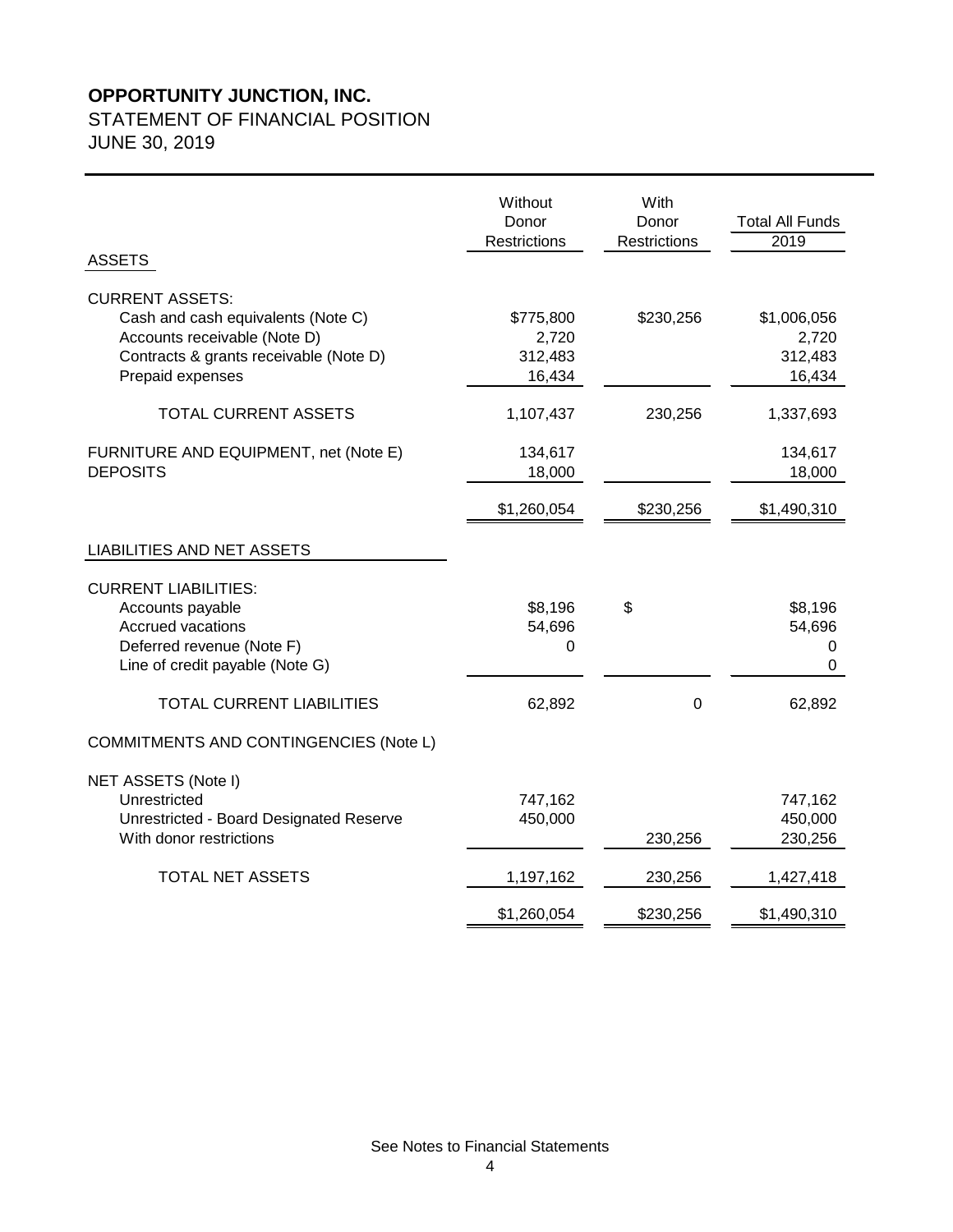# STATEMENT OF ACTIVITIES

| <b>OPERATING ACTIVITIES:</b><br><b>SUPPORT AND REVENUE</b><br>Support:<br>Corporations and foundations<br>Government grants<br>Individuals<br>Fundraising, Net of costs of \$1,729 (Note J) | Without<br>Donor<br><b>Restrictions</b><br>\$666,352<br>192,836<br>81,706 | With<br>Donor<br><b>Restrictions</b><br>\$718,641<br>25,397 | <b>Total All Funds</b><br>2020<br>\$1,384,993<br>25,397<br>192,836<br>81,706 |
|---------------------------------------------------------------------------------------------------------------------------------------------------------------------------------------------|---------------------------------------------------------------------------|-------------------------------------------------------------|------------------------------------------------------------------------------|
| <b>Total Support</b>                                                                                                                                                                        | 940,894                                                                   | 744,038                                                     | 1,684,932                                                                    |
| Revenue:<br>Government contracts<br>Project income<br>Outplacement income<br>Interest income<br>Miscellaneous income                                                                        | 39,625<br>5,860<br>1,080                                                  | 562,279<br>12,841                                           | 562,279<br>$\mathbf 0$<br>39,625<br>5,860<br>13,921                          |
| <b>Total Revenue</b>                                                                                                                                                                        | 46,565                                                                    | 575,120                                                     | 621,685                                                                      |
| Net Assets Released From Restrictions                                                                                                                                                       | 1,340,491                                                                 | (1,340,491)                                                 | 0                                                                            |
| TOTAL SUPPORT AND REVENUE                                                                                                                                                                   | 2,327,950                                                                 | (21, 333)                                                   | 2,306,617                                                                    |
| <b>EXPENSES</b><br>Program services<br>Management and general<br>Fundraising                                                                                                                | 1,836,899<br>130,144<br>236,558                                           |                                                             | 1,836,899<br>130,144<br>236,558                                              |
| <b>TOTAL EXPENSES</b>                                                                                                                                                                       | 2,203,601                                                                 | 0                                                           | 2,203,601                                                                    |
| <b>CHANGE IN NET ASSETS</b>                                                                                                                                                                 | 124,349                                                                   | (21, 333)                                                   | 103,016                                                                      |
| NET ASSETS, beginning of year                                                                                                                                                               | \$1,197,162                                                               | \$230,256                                                   | 1,427,418                                                                    |
| NET ASSETS, end of year (Note B and G)                                                                                                                                                      | \$1,321,511                                                               | \$208,923                                                   | \$1,530,434                                                                  |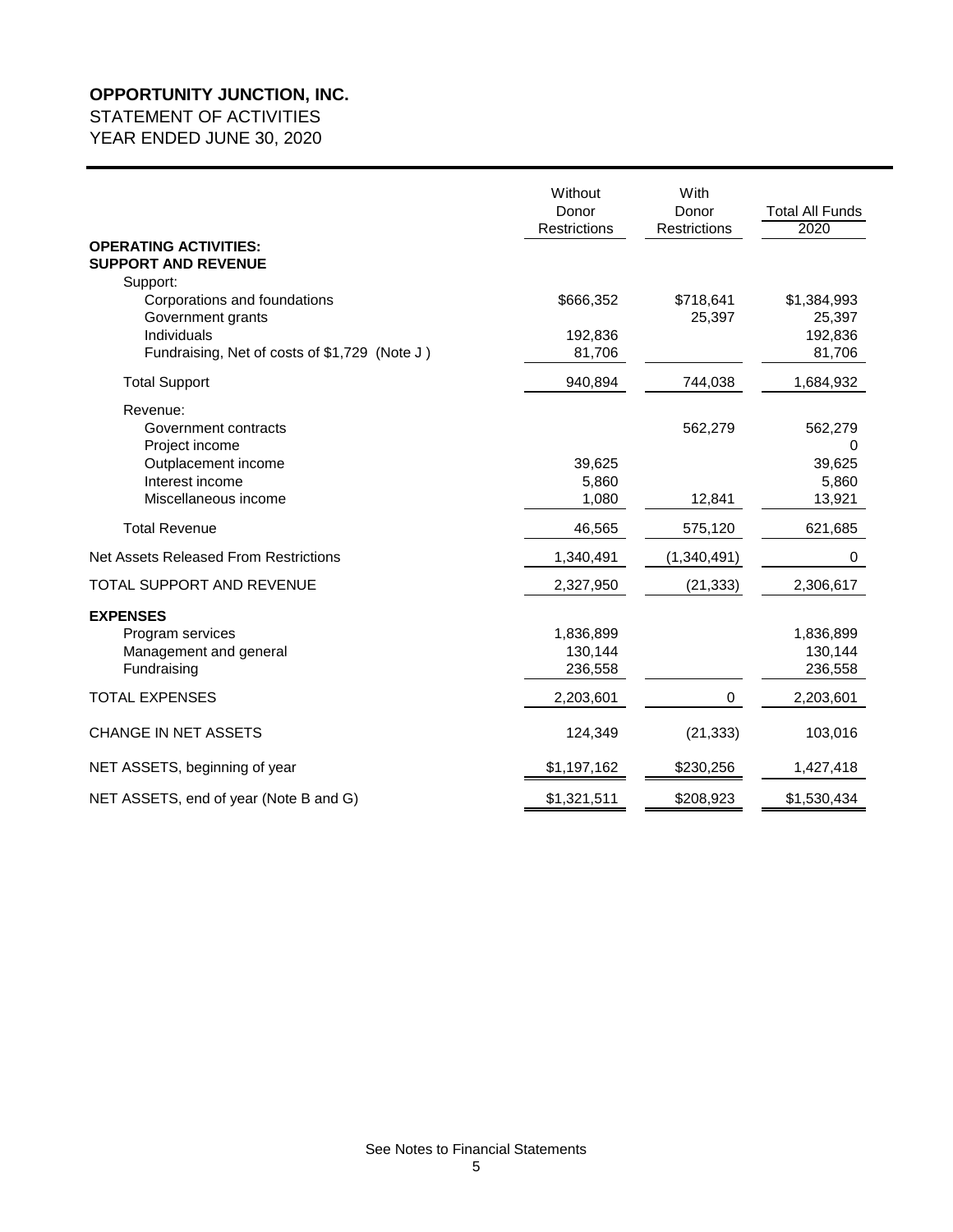### STATEMENT OF ACTIVITIES

|                                                                                                                      | Without<br>Donor<br><b>Restrictions</b> | With<br>Donor<br><b>Restrictions</b> | <b>Total All Funds</b><br>2019                |
|----------------------------------------------------------------------------------------------------------------------|-----------------------------------------|--------------------------------------|-----------------------------------------------|
| <b>OPERATING ACTIVITIES:</b><br><b>SUPPORT AND REVENUE</b>                                                           |                                         |                                      |                                               |
| Support:<br>Corporations and foundations<br>Individuals<br>Fundraising, Net of costs of \$29,335 (Note J)            | \$619,792<br>163,852<br>67,708          | \$559,678                            | \$1,179,470<br>163,852<br>67,708              |
| <b>Total Support</b>                                                                                                 | 851,352                                 | 559,678                              | 1,411,030                                     |
| Revenue:<br>Government contracts<br>Project income<br>Outplacement income<br>Interest income<br>Miscellaneous income | 2,723<br>37,360<br>8,846<br>13,535      | 564,430                              | 564,430<br>2,723<br>37,360<br>8,846<br>13,535 |
| <b>Total Revenue</b>                                                                                                 | 62,464                                  | 564,430                              | 626,894                                       |
| Net Assets Released From Restrictions                                                                                | 1,238,296                               | (1,238,296)                          | 0                                             |
| TOTAL SUPPORT AND REVENUE                                                                                            | 2,152,112                               | (114, 188)                           | 2,037,924                                     |
| <b>EXPENSES</b>                                                                                                      |                                         |                                      |                                               |
| Program services<br>Management and general<br>Fundraising                                                            | 1,776,457<br>101,392<br>203,912         |                                      | 1,776,457<br>101,392<br>203,912               |
| <b>TOTAL EXPENSES</b>                                                                                                | 2,081,761                               | 0                                    | 2,081,761                                     |
| CHANGE IN NET ASSETS FROM OPERATIONS                                                                                 | 70,351                                  | (114, 188)                           | (43, 837)                                     |
| <b>NONOPERATING ACTIVITIES:</b><br>TECHNOLOGY UPGRADE PROJECT (Note B):<br>SUPPORT:                                  |                                         |                                      |                                               |
| Corporations and foundations                                                                                         | 0                                       | 35,445                               | 35,445                                        |
| <b>Total Support</b><br>Net Assets Released From Restrictions                                                        |                                         | 35,445                               | 35,445.00                                     |
| TOTAL NONOPERATING SUPPORT AND REVENUE                                                                               | 35,445                                  | (35, 445)                            | 0                                             |
| <b>EXPENSES</b>                                                                                                      | 35,445                                  | 0                                    | 35,445                                        |
| Technology upgrade                                                                                                   | 35,445                                  |                                      | 35,445                                        |
| <b>TOTAL EXPENSES</b>                                                                                                | 35,445                                  | 0                                    | 35,445                                        |
| CHANGE IN NET ASSETS FROM NONOPERATING ACTIVITIES                                                                    | 0                                       | $\mathbf 0$                          | 0                                             |
| CHANGE IN NET ASSETS                                                                                                 | 70,351                                  | (114, 188)                           | (43, 837)                                     |
| NET ASSETS, beginning of year                                                                                        | \$1,126,811                             | \$344,444                            | 1,471,255                                     |
| NET ASSETS, end of year (Note B and G)                                                                               | \$1,197,162                             | \$230,256                            | \$1,427,418                                   |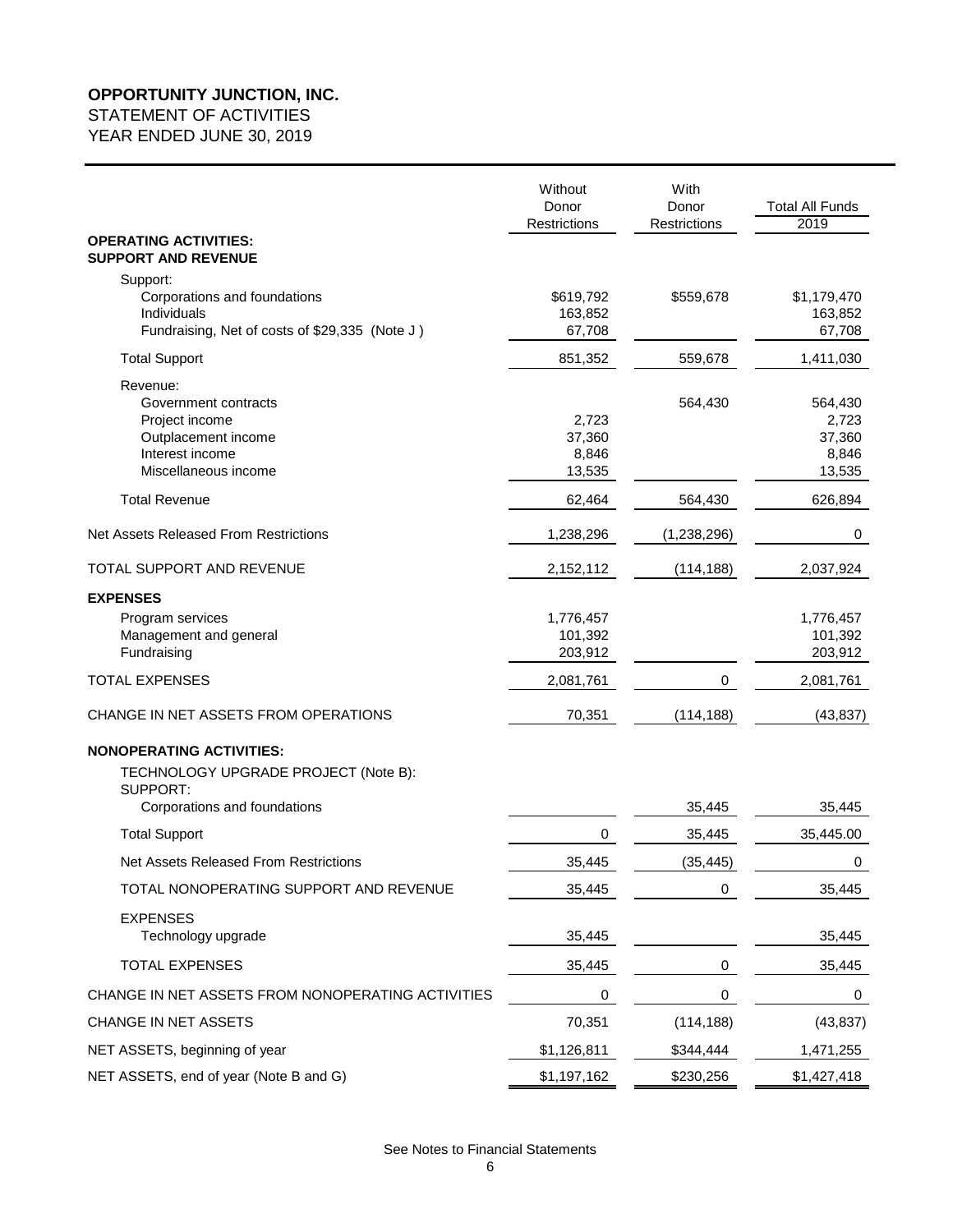STATEMENT OF CASH FLOWS

|                                                                                                                                                                                                                             | Without<br>Donor<br><b>Restrictions</b>      | With<br>Donor<br><b>Restrictions</b> | <b>Total All Funds</b><br>2020               |
|-----------------------------------------------------------------------------------------------------------------------------------------------------------------------------------------------------------------------------|----------------------------------------------|--------------------------------------|----------------------------------------------|
| CASH FLOWS FROM OPERATING ACTIVITIES:                                                                                                                                                                                       |                                              |                                      |                                              |
| Change in Net Assets                                                                                                                                                                                                        | \$124,349                                    | (\$21,333)                           | \$103,016                                    |
| Adjustment to reconcile change in<br>net assets to cash provided (used)<br>by operating activities:                                                                                                                         |                                              |                                      |                                              |
| Depreciation                                                                                                                                                                                                                | 29,631                                       |                                      | 29,631                                       |
|                                                                                                                                                                                                                             | 153,980                                      | (21, 333)                            | 132,647                                      |
| CHANGES IN CURRENT ASSETS AND<br><b>CURRENT LIABILITIES</b>                                                                                                                                                                 |                                              |                                      |                                              |
| (Increase) decrease in accounts receivable<br>(Increase) decrease in contracts receivable<br>(Increase) decrease in prepaid expenses<br>Increase (decrease) in accounts payable<br>Increase (decrease) in accrued vacations | (12,700)<br>48,142<br>(893)<br>959<br>13,560 | $\Omega$                             | (12,700)<br>48,142<br>(893)<br>959<br>13,560 |
| NET CASH PROVIDED (USED) BY<br><b>OPERATING ACTIVITIES</b>                                                                                                                                                                  | 203,048                                      | (21, 333)                            | 181,715                                      |
| CASH FLOWS FROM FINANCING ACTIVITIES:<br>Borrowing on long term debt                                                                                                                                                        | 281,403                                      |                                      | 281,403                                      |
| NET CASH PROVIDED (USED) BY<br><b>FINANCING ACTIVITIES</b>                                                                                                                                                                  | 281,403                                      | 0                                    | 281,403                                      |
| NET INCREASE (DECREASE) IN CASH<br>AND CASH EQUIVALENTS                                                                                                                                                                     | 484,451                                      | (21, 333)                            | 463,118                                      |
| CASH AND CASH EQUIVALENTS,<br>beginning of year                                                                                                                                                                             | \$775,800                                    | \$230,256                            | \$1,006,056                                  |
| CASH AND CASH EQUIVALENTS,<br>end of year                                                                                                                                                                                   | \$1,260,251                                  | \$208,923                            | \$1,469,174                                  |
| SUPPLEMENTAL INFORMATION:                                                                                                                                                                                                   |                                              |                                      |                                              |
| Interest paid                                                                                                                                                                                                               |                                              |                                      | \$0                                          |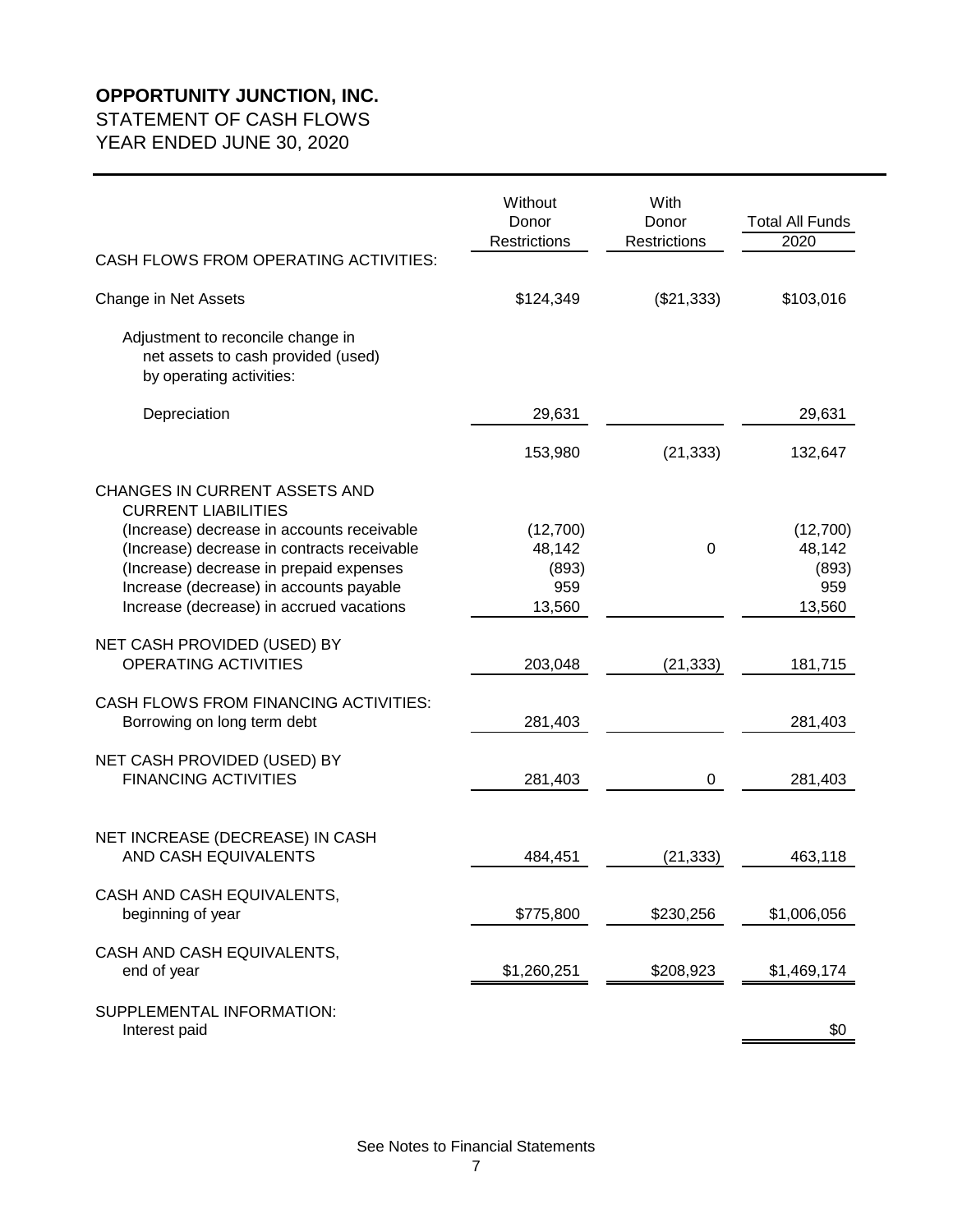# STATEMENT OF CASH FLOWS

|                                                                                                                                                                                                                                                                                                                                      | Without<br>Donor<br><b>Restrictions</b>                          | With<br>Donor<br><b>Restrictions</b> | <b>Total All Funds</b><br>2019                                  |
|--------------------------------------------------------------------------------------------------------------------------------------------------------------------------------------------------------------------------------------------------------------------------------------------------------------------------------------|------------------------------------------------------------------|--------------------------------------|-----------------------------------------------------------------|
| CASH FLOWS FROM OPERATING ACTIVITIES:                                                                                                                                                                                                                                                                                                |                                                                  |                                      |                                                                 |
| Change in Net Assets                                                                                                                                                                                                                                                                                                                 | \$70,351                                                         | (\$114, 188)                         | (\$43,837)                                                      |
| Adjustment to reconcile change in<br>net assets to cash provided (used)<br>by operating activities:                                                                                                                                                                                                                                  |                                                                  |                                      |                                                                 |
| Depreciation                                                                                                                                                                                                                                                                                                                         | 35,850                                                           |                                      | 35,850                                                          |
|                                                                                                                                                                                                                                                                                                                                      | 106,201                                                          | (114, 188)                           | (7, 987)                                                        |
| CHANGES IN CURRENT ASSETS AND<br><b>CURRENT LIABILITIES</b><br>(Increase) decrease in accounts receivable<br>(Increase) decrease in contracts receivable<br>(Increase) decrease in prepaid expenses<br>Increase (decrease) in accounts payable<br>Increase (decrease) in accrued payroll<br>Increase (decrease) in accrued vacations | 8,810<br>(105, 659)<br>1,445<br>(14, 233)<br>29,654<br>(54, 554) | 75,000                               | 8,810<br>(30, 659)<br>1,445<br>(14, 233)<br>29,654<br>(54, 554) |
| NET CASH PROVIDED (USED) BY<br><b>OPERATING ACTIVITIES</b>                                                                                                                                                                                                                                                                           | (28, 336)                                                        | (39, 188)                            | (67, 524)                                                       |
| NET INCREASE (DECREASE) IN CASH<br>AND CASH EQUIVALENTS                                                                                                                                                                                                                                                                              | (28, 336)                                                        | (39, 188)                            | (67, 524)                                                       |
| CASH AND CASH EQUIVALENTS,<br>beginning of year                                                                                                                                                                                                                                                                                      | \$804,136                                                        | \$269,444                            | \$1,073,580                                                     |
| CASH AND CASH EQUIVALENTS,<br>end of year                                                                                                                                                                                                                                                                                            | \$775,800                                                        | \$230,256                            | \$1,006,056                                                     |
| SUPPLEMENTAL INFORMATION:<br>Interest paid                                                                                                                                                                                                                                                                                           |                                                                  |                                      | \$0                                                             |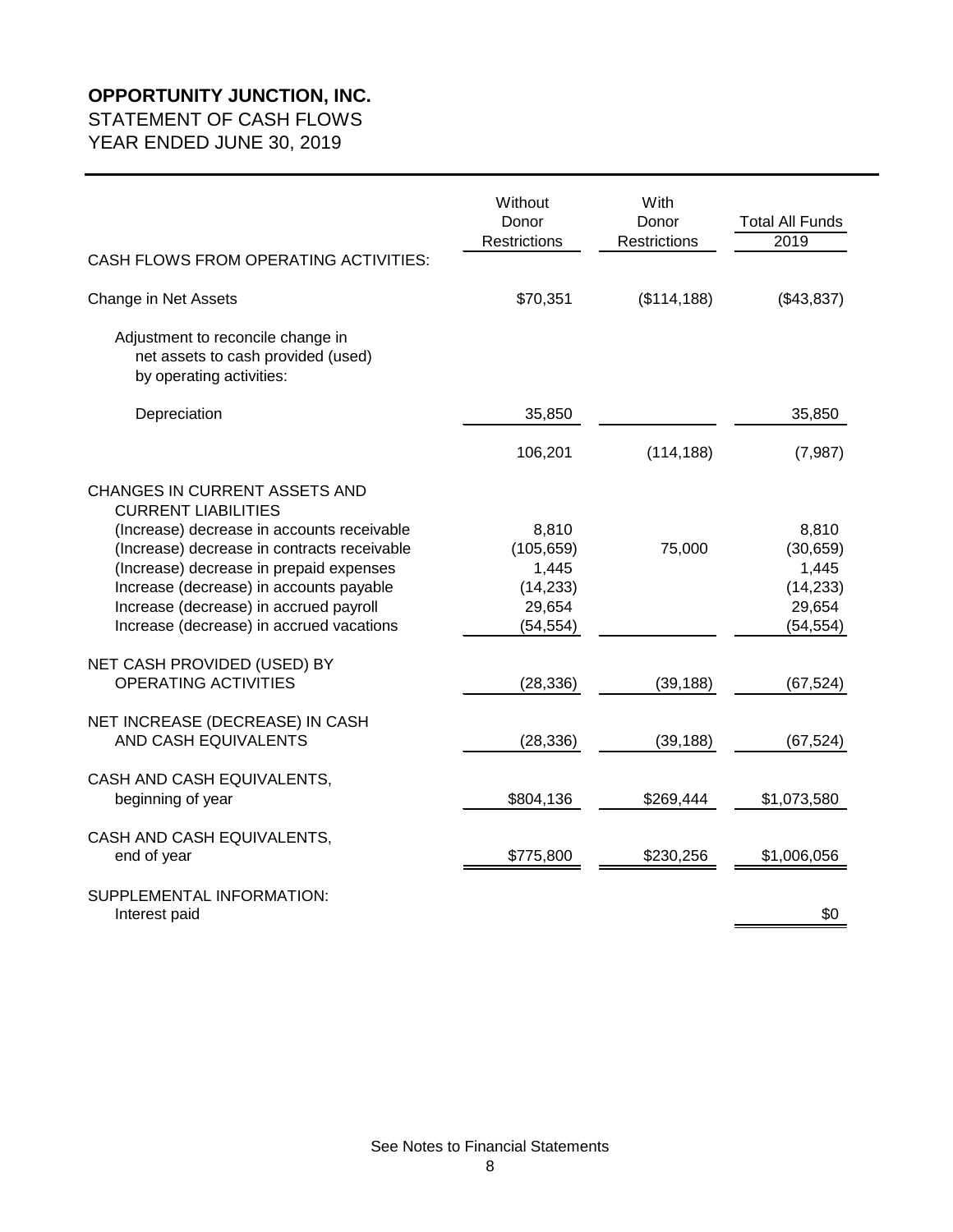STATEMENT OF FUNCTIONAL EXPENSES

|                                | CAREER<br><b>COUNSELING</b><br><b>ASSISTANCE</b> | <b>ADMINISTRATIVE</b><br><b>CAREERS</b><br><b>TRAINING</b> | <b>TECHNOLOGY</b><br>& CAREER<br><b>CENTER</b> | DO-IT-<br>YOURSELF TAX<br><b>ASSISTANCE</b> | <b>HEALTHCARE</b><br>CAREER<br>PATHWAY | ROAD MAP<br>(FOR YOUTH<br>AGED 18-24) | <b>BAY POINT</b><br>CAREER<br>COUNSELING | <b>TOTAL</b><br>PROGRAM | <b>SUPPORT</b><br><b>ADMINIS-</b><br><b>TRATION</b> | FUND -<br><b>RAISING</b> | <b>TOTAL</b><br><b>SUPPORT</b> | 2020<br><b>TOTAL</b><br><b>EXPENSES</b> |
|--------------------------------|--------------------------------------------------|------------------------------------------------------------|------------------------------------------------|---------------------------------------------|----------------------------------------|---------------------------------------|------------------------------------------|-------------------------|-----------------------------------------------------|--------------------------|--------------------------------|-----------------------------------------|
| Salaries                       | 192789                                           | \$545,944                                                  | \$59,280                                       | \$5,206                                     | \$116,780                              | \$166,949                             | \$99,084                                 | \$1,186,032             | \$74,755                                            | \$168,761                | \$243,516                      | \$1,429,548                             |
| Payroll taxes                  | 14434                                            | 46,424                                                     | 4,966                                          | 455                                         | 9,877                                  | 15,638                                | 8,431                                    | 100,225                 | 6,303                                               | 14,224                   | 20,527                         | 120,752                                 |
| Employee benefits              | 29108                                            | 48,255                                                     | 10,522                                         | 120                                         | 8,584                                  | 24,612                                | 19,558                                   | 140,759                 | 11,228                                              | 12,639                   | 23,867                         | 164,626                                 |
| <b>TOTAL PERSONNEL</b>         | 236,331                                          | 640,623                                                    | 74,768                                         | 5,781                                       | 135,241                                | 207,199                               | 127,073                                  | 1,427,016               | 92,286                                              | 195,624                  | 287,910                        | 1,714,926                               |
| Professional fees              | 3913                                             | 17,182                                                     | 1,223                                          | 95                                          | 2,990                                  | 3,603                                 | 2,148                                    | 31,154                  | 15,059                                              | 4,376                    | 19,435                         | 50,589                                  |
| Advertising and marketing      | 241                                              | 1,690                                                      | 76                                             | 6                                           | 184                                    | 222                                   | 132                                      | 2,551                   | 110                                                 | 3,233                    | 3,343                          | 5,894                                   |
| Payroll processing             | 595                                              | 1,702                                                      | 186                                            | 14                                          | 454                                    | 547                                   | 326                                      | 3,824                   | 271                                                 | 496                      | 767                            | 4,591                                   |
| Participant expenses           | 5021                                             | 44,267                                                     | 870                                            | 26                                          | 47,427                                 | 14,846                                | 5,032                                    | 117.489                 | 66                                                  | 120                      | 186                            | 117,675                                 |
| Staff expenses                 | 1596                                             | 4,510                                                      | 490                                            | 53                                          | 2,136                                  | 1,675                                 | 887                                      | 11,347                  | 779                                                 | 1.454                    | 2,233                          | 13,580                                  |
| Volunteer appreciation         | 93                                               | 266                                                        | 29                                             | 43                                          | 71                                     | 86                                    | 51                                       | 639                     | 42                                                  | 78                       | 120                            | 759                                     |
| Evaluation                     | 347                                              | 1.447                                                      | 158                                            | 8                                           | 465                                    | 427                                   | 190                                      | 3,042                   | 158                                                 | 290                      | 448                            | 3,490                                   |
| Dues, fees and subscriptions   | 2143                                             | 4,517                                                      | 425                                            | 33                                          | 1,462                                  | 1,833                                 | 1,529                                    | 11,942                  | 770                                                 | 1,135                    | 1,905                          | 13,847                                  |
| Insurance                      | 837                                              | 2,397                                                      | 262                                            | 20                                          | 640                                    | 771                                   | 460                                      | 5,387                   | 382                                                 | 699                      | 1,081                          | 6,468                                   |
| Postage                        | 167                                              | 568                                                        | 52                                             |                                             | 128                                    | 154                                   | 92                                       | 1,165                   | 76                                                  | 468                      | 544                            | 1,709                                   |
| Telephone and internet         | 1142                                             | 3,268                                                      | 357                                            | 28                                          | 872                                    | 1.051                                 | 627                                      | 7,345                   | 520                                                 | 953                      | 1.473                          | 8,818                                   |
| Occupancy                      | 20182                                            | 57,779                                                     | 6,308                                          | 489                                         | 15,419                                 | 18,582                                | 11,077                                   | 129,836                 | 9,202                                               | 16,843                   | 26,045                         | 155,881                                 |
| Office expense                 | 3044                                             | 8,808                                                      | 951                                            | 74                                          | 2,380                                  | 2,803                                 | 1,671                                    | 19,731                  | 1,696                                               | 2,540                    | 4,236                          | 23,967                                  |
| Equipment and equipment repair | 6030                                             | 17,289                                                     | 1.885                                          | 146                                         | 5,328                                  | 5,552                                 | 3,310                                    | 39,540                  | 2,748                                               | 5,032                    | 7,780                          | 47,320                                  |
| Depreciation                   | 3836                                             | 10,983                                                     | 1,199                                          | 93                                          | 2,931                                  | 3,532                                 | 2,106                                    | 24,680                  | 1,749                                               | 3,202                    | 4,951                          | 29,631                                  |
| Miscellaneous                  | 14                                               | 158                                                        | 5                                              |                                             | 12                                     | 14                                    |                                          | 211                     | 4,230                                               | 15                       | 4,245                          | 4,456                                   |
| <b>TOTAL EXPENSES</b>          | \$285,532                                        | \$817,454                                                  | \$89,244                                       | \$6,913                                     | \$218,140                              | \$262,897                             | \$156,719                                | \$1,836,899             | \$130,144                                           | \$236,558                | \$366,702                      | \$2,203,601                             |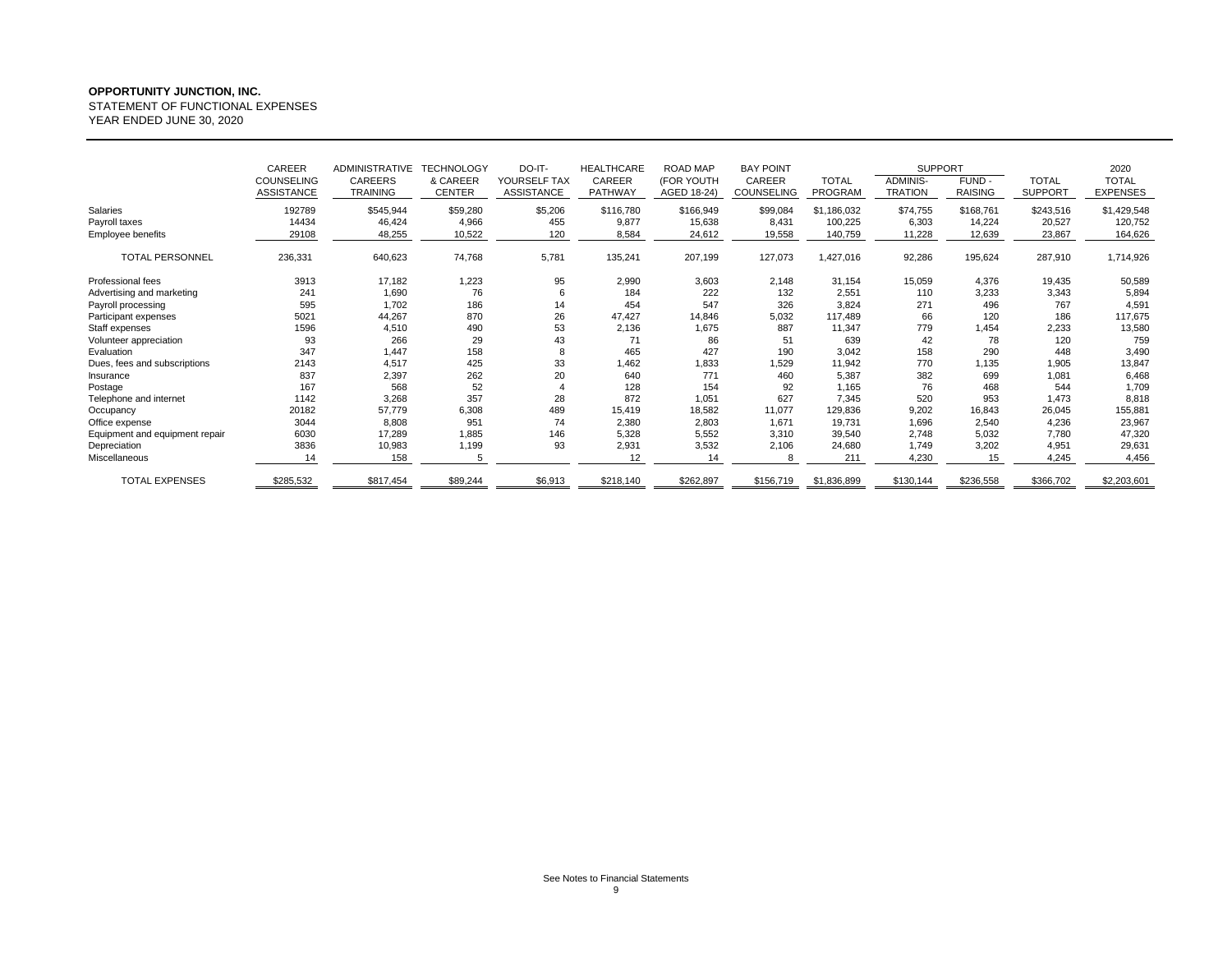STATEMENT OF FUNCTIONAL EXPENSES

|                                | <b>HEALTH</b>             | <b>ANTIOCH</b>          | <b>ADMINISTRATIVE</b>      | <b>CAREER AND</b>                  | DO-IT-                     | ROAD MAP                  | <b>BAY POINT</b>            |                         | <b>SUPPORT</b>             |                          |                                | 2019                            |
|--------------------------------|---------------------------|-------------------------|----------------------------|------------------------------------|----------------------------|---------------------------|-----------------------------|-------------------------|----------------------------|--------------------------|--------------------------------|---------------------------------|
|                                | CAREER<br><b>PATHWAYS</b> | CAREER<br><b>CENTER</b> | CAREERS<br><b>TRAINING</b> | <b>TECHNOLOGY</b><br><b>CENTER</b> | YOURSELF TAX<br>ASSISTANCE | (FOR YOUTH<br>AGED 18-24) | CAREER<br><b>COUNSELING</b> | <b>TOTAL</b><br>PROGRAM | ADMINIS-<br><b>TRATION</b> | FUND -<br><b>RAISING</b> | <b>TOTAL</b><br><b>SUPPORT</b> | <b>TOTAL</b><br><b>EXPENSES</b> |
|                                |                           |                         |                            |                                    |                            |                           |                             |                         |                            |                          |                                |                                 |
| Salaries                       | \$39,636                  | \$196,040               | 518,556                    | \$54,360                           | \$11,711                   | \$189,273                 | \$136,810                   | \$1,146,386             | \$56,659                   | \$141,917                | \$198,576                      | \$1,344,962                     |
| Payroll taxes                  | 3,561                     | 15,758                  | 48,148                     | 4,699                              | 1,231                      | 15,049                    | 11,876                      | 100,322                 | 5,405                      | 12,247                   | 17,652                         | 117,974                         |
| <b>Employee benefits</b>       | 1,190                     | 31,894                  | 61,809                     | 7,470                              | 324                        | 25,945                    | 12,896                      | 141,528                 | 8,973                      | 10,438                   | 19,411                         | 160,939                         |
| <b>TOTAL PERSONNEL</b>         | 44,387                    | 243,692                 | 628,513                    | 66,529                             | 13,266                     | 230,267                   | 161,582                     | 1,388,236               | 71,037                     | 164,602                  | 235,639                        | 1,623,875                       |
| Professional fees              | 835                       | 4,196                   | 15,435                     | 1,141                              | 227                        | 6,228                     | 2,819                       | 30,881                  | 10,964                     | 3,372                    | 14,336                         | 45,217                          |
| Advertising and marketing      | 91                        | 456                     | 1,297                      | 124                                | 25                         | 653                       | 306                         | 2,952                   | 182                        | 2,852                    | 3,034                          | 5,986                           |
| Payroll processing             | 122                       | 612                     | 1,677                      | 166                                | 33                         | 730                       | 411                         | 3,751                   | 154                        | 492                      | 646                            | 4,397                           |
| Participant expenses           | 3,606                     | 731                     | 40,350                     | 130                                | 37                         | 55,492                    | 2,197                       | 102,543                 | 27                         | 62                       | 89                             | 102,632                         |
| Staff expenses                 | 1.171                     | 2,651                   | 7,007                      | 628                                | 125                        | 7,920                     | 1,903                       | 21,405                  | 1,086                      | 2,560                    | 3,646                          | 25,051                          |
| Volunteer appreciation         | 16                        | 114                     | 215                        | 157                                |                            | 94                        | 53                          | 653                     | 27                         | 63                       | 90                             | 743                             |
| Evaluation                     |                           |                         | 381                        | 10                                 | $\overline{2}$             | 312                       | 24                          | 736                     | 12                         | 29                       | 41                             | 777                             |
| Dues, fees and subscriptions   | 429                       | 2,111                   | 3,292                      | 327                                | 65                         | 1,807                     | 1.717                       | 9.748                   | 571                        | 995                      | 1,566                          | 11,314                          |
| Insurance                      | 182                       | 913                     | 2,503                      | 248                                | 50                         | 1,089                     | 613                         | 5,598                   | 320                        | 734                      | 1,054                          | 6,652                           |
| Postage                        | 29                        | 148                     | 1,069                      | 40                                 | 8                          | 176                       | 99                          | 1,569                   | 52                         | 728                      | 780                            | 2,349                           |
| Telephone and internet         | 121                       | 607                     | 1,664                      | 165                                | 33                         | 724                       | 408                         | 3,722                   | 213                        | 488                      | 701                            | 4,423                           |
| Occupancy                      | 4,142                     | 20,808                  | 57,014                     | 5,657                              | 1,127                      | 24,808                    | 13,979                      | 127,535                 | 7,283                      | 16,722                   | 24,005                         | 151,540                         |
| Office expense                 | 683                       | 3.400                   | 8,814                      | 924                                | 184                        | 4,054                     | 2,284                       | 20,343                  | 1,190                      | 2,768                    | 3,958                          | 24,301                          |
| Equipment and equipment repair | 864                       | 4,342                   | 11,897                     | 1,180                              | 235                        | 5,177                     | 2,917                       | 26,612                  | 1,520                      | 3,489                    | 5,009                          | 31,621                          |
| Depreciation                   | 979                       | 4,923                   | 13,488                     | 1,339                              | 266                        | 5,869                     | 3,307                       | 30,171                  | 1,723                      | 3,956                    | 5,679                          | 35,850                          |
| Miscellaneous                  |                           |                         |                            |                                    |                            |                           |                             |                         | 5,031                      |                          | 5,031                          | 5,033                           |
| <b>TOTAL EXPENSES</b>          | \$57,666                  | \$289,704               | \$794,616                  | \$78,765                           | \$15,687                   | \$345,400                 | \$194,619                   | \$1,776,457             | \$101,392                  | \$203,912                | \$305,304                      | \$2,081,761                     |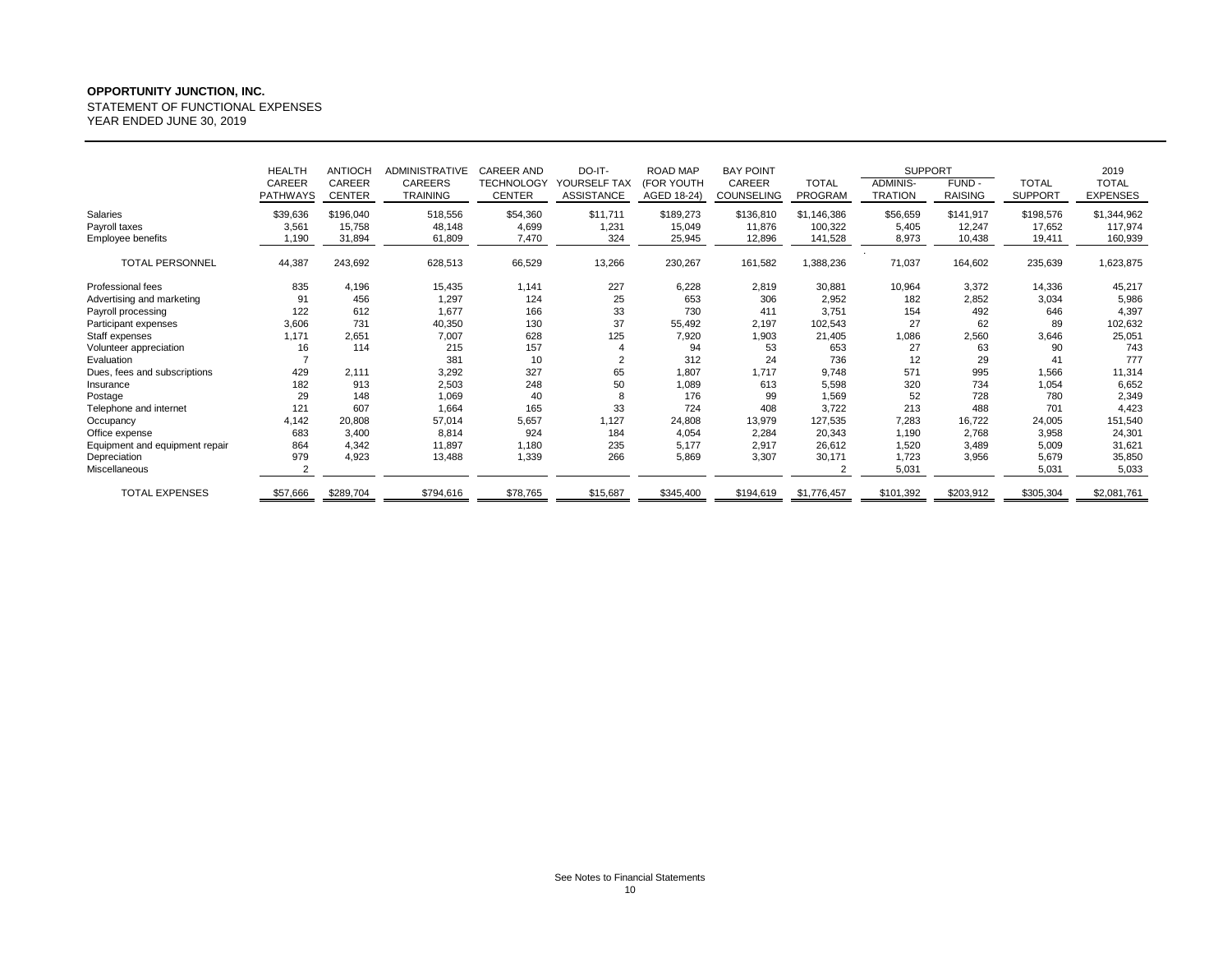#### NOTE A - ORGANIZATION

General - Opportunity Junction, Inc. (the Organization) is a non-profit corporation incorporated under the laws of California in 1999. The Organization's purpose is to help motivated, low-income job seekers gain the skills and confidence to launch careers that lead to financial security.

#### NOTE B - SUMMARY OF SIGNIFICANT ACCOUNTING POLICIES

Basis of Accounting and Reporting - The Organization maintains its accounting records on the accrual basis of accounting.

Use of Estimates - In preparing financial statements in conformity with Generally Accepted Accounting Principles, management must make estimates based on future events that affect the reported amounts of assets and liabilities; the disclosure of contingent assets and liabilities as of the date of the financial statements; and revenues and expenses during the reporting period. Actual results could differ from these estimates.

Cash and Cash Equivalents - The Organization's cash and cash equivalents balance consists of amounts held in checking and savings accounts in several large financial institutions.

Prepaid expenses – Prepaid expenses are amortized over the period of future benefit.

Furniture and Equipment - Furniture and equipment are stated at cost. Expenditures for furniture and equipment, with a cost or basis of \$2,500 or greater, are capitalized and depreciated over three to ten years using the straight-line method. When assets are retired or sold, the related cost and accumulated depreciation are removed from the accounts and any gain or loss arising from such disposition is included as income or expense. Expenditures for repairs and maintenance are charged to expense as incurred.

Fair Value Measurements – Fair value is defined as the exchange price that would be received for an asset or paid to transfer a liability (an exit price) in the principal or most advantageous market for the asset or liability in an orderly transaction between market participants on the measurement date. The Organization determines the fair values of its assets and liabilities based on a fair value hierarchy that includes three levels of inputs that may be used to measure fair value.

Level 1 inputs are quoted prices (unadjusted) in active markets for identical assets or liabilities that the Organization has the ability to access at the measurement date. An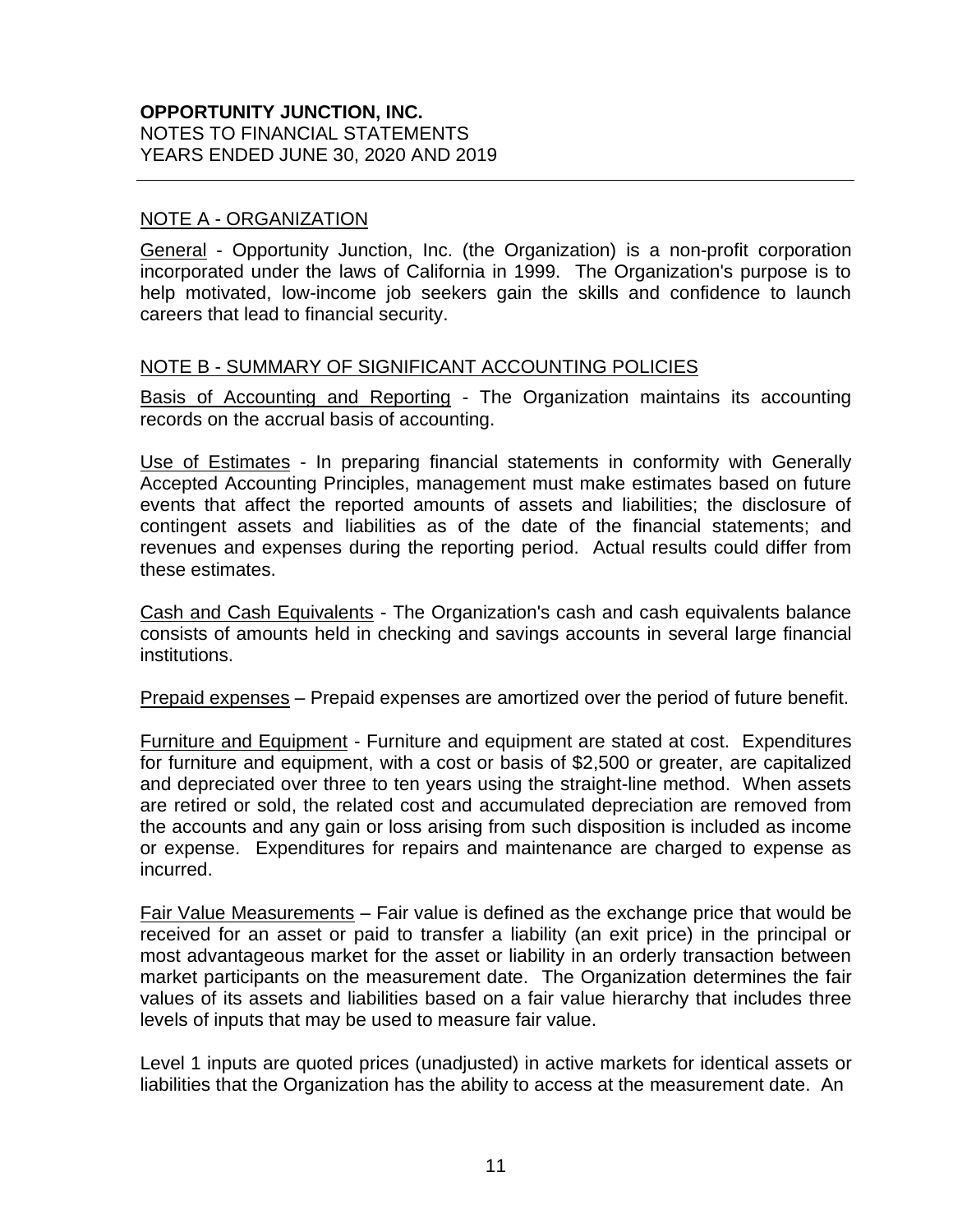#### NOTE B - SUMMARY OF SIGNIFICANT ACCOUNTING POLICIES (Continued)

active market is a market in which transactions occur with sufficient frequency and volume to provide pricing information on an ongoing basis.

Level 2 inputs are inputs other than quoted prices that are observable for the asset or liability, either directly or indirectly.

Level 3 inputs are unobservable inputs for the assets or liability. Unobservable inputs reflect the Organization's own assumptions about the assumption market participants would use in pricing the asset or liability (including assumptions about risk). Unobservable inputs are developed based on the best information available in the circumstances and may include the Organization's own data.

Donated Materials and Services - Donated materials are recorded at their fair value at the date of donation. Donated services by individuals providing administration services are not recorded as donated services as there are no special skills required for these services.

Functional Allocation of Expenses - Costs of providing the programs, administrative duties and fundraising activities have been summarized on a functional basis in the accompanying statement of functional expenses. Certain indirect costs have been allocated directly to programs and administration based upon ratios determined by management. These costs primarily include salaries, fringe benefits, occupancy and other expenses.

Income Taxes - The Organization is a Section 501(c)(3) organization exempt from income taxes under Section 501(a) of the Internal Revenue Code and Section 23701(d) of the California Revenue and Taxation Code. There was no taxable unrelated business income during 2020.

Contributions and Grant Revenue - Contributions received are recorded as net assets without donor restrictions or net assets with donor restrictions, depending on the existence and/or nature of any donor-imposed restrictions. Donor restricted contributions are reported as an increase in the net assets with donor restrictions, depending on the nature of restriction. When a restriction expires (that is, when a stipulated time restriction ends or a purpose restriction is accomplished), net assets with donor restrictions are reclassified to net assets without donor restrictions and reported in the statement of activities as net assets released from restrictions.

All other contributions are recognized upon receipt. Amounts received but not yet earned are reported as deferred revenue.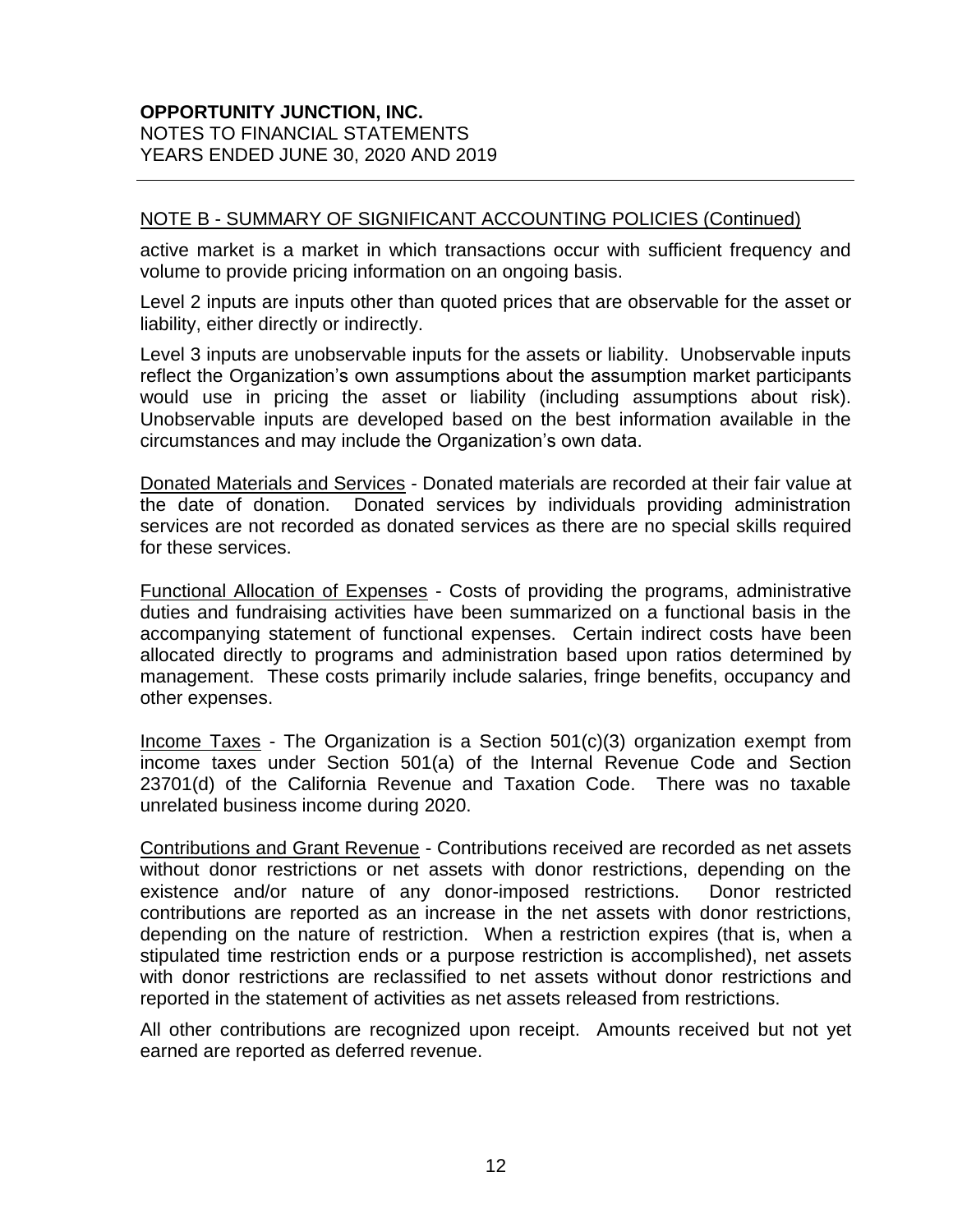#### NOTE B - SUMMARY OF SIGNIFICANT ACCOUNTING POLICIES (Continued)

Nonoperating Support and Expenses – During the fiscal year ended June 30, 2019, the Organization engaged in a project to update technology and increase functional capacity in their current primary location, in tandem with the renewal of their lease. This activity is reported under Nonoperating Activities on the Statement of Activities. The Organization received funding from Tipping Point, for this project.

Financial Statement Presentation – The financial statements of the Organization have been prepared in accordance with U.S. generally accepted accounting principles (US GAAP), which requires the Organization to report information regarding its financial position and activities according to the following net asset classifications:

Net assets without donor restrictions:

Net assets that are not subject to donor-imposed restrictions and may be expended for any purpose in performing the primary objectives of the Organization. These net assets may be used at the discretion of the Organization's management and the board of directors.

Net assets with donor restrictions:

Net assets that are subject to stipulations imposed by donors, and grantors. Some donor restrictions are temporary in nature; those restrictions will be met by actions of the Organization or by the passage of time. Other donor restrictions are perpetual in nature, where by the donor has stipulated the funds be maintained in perpetuity.

Donor restricted contributions are reported as increases in net assets with donor restrictions. When a restriction expires, net assets are reclassified from net assets with donor restrictions to net assets without donor restrictions in the statement of activities.

Measure of Operations – The statement of activities reports all changes in net assets, including changes in net assets from operating and non-operating activities. Operating activities consist of those items attributable to the Organization's ongoing operations and interest and dividends earned on investments. Non-operating activities are limited to resources that generate returns from investments and other activities considered to be of a more unusual or nonrecurring nature.

Board Designated Operating Reserve - Opportunity Junction seeks to manage funding risk by establishing an Operating Reserve. Like many nonprofits, Opportunity Junction experiences swings in revenues throughout the yearly fundraising cycle.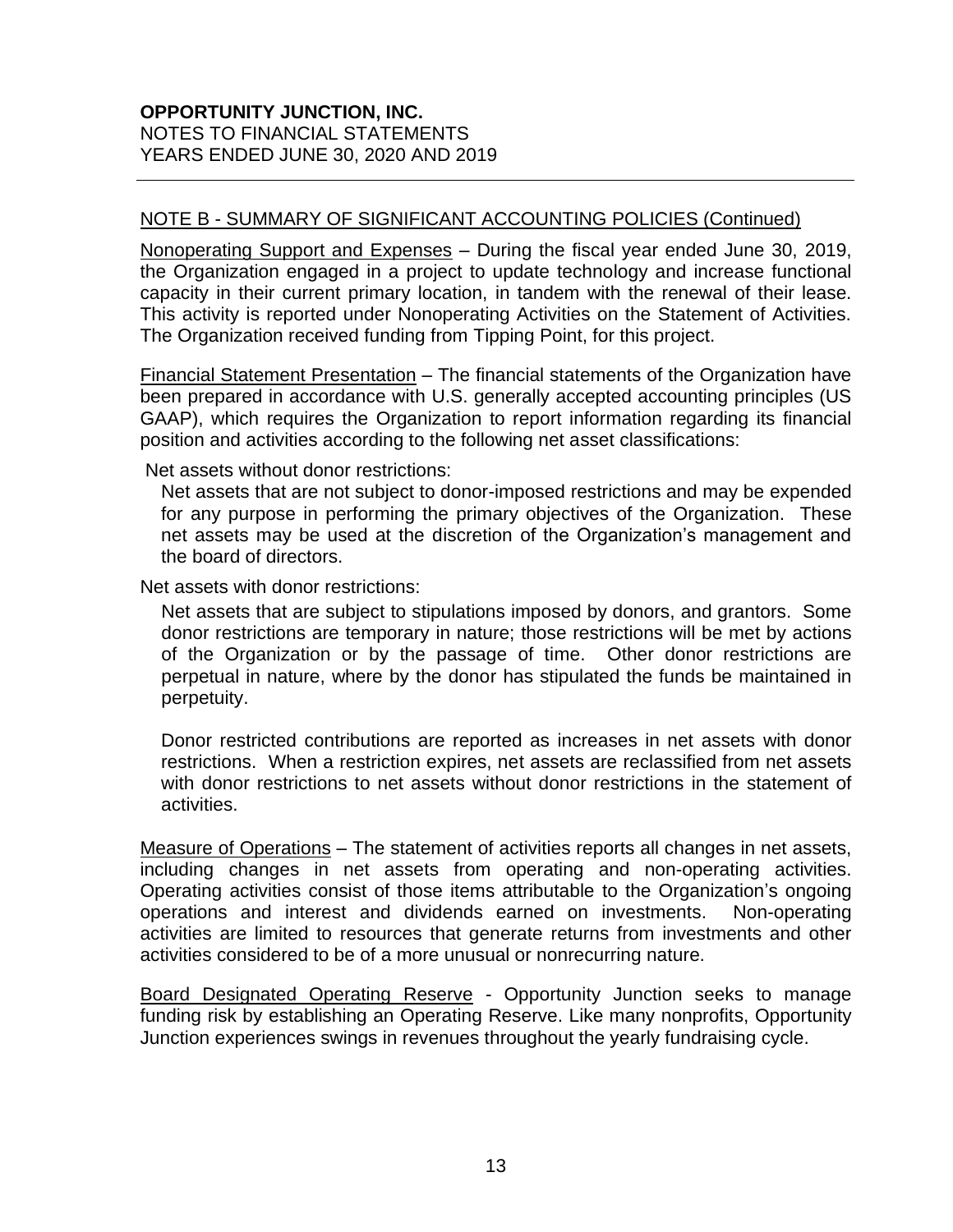#### NOTE B - SUMMARY OF SIGNIFICANT ACCOUNTING POLICIES (Continued)

From month to month, Opportunity Junction's regular checking accounts should include enough net assets to account for normal fluctuations in cash flow. The funds identified by the Board of Directors as belonging to the Operating Reserve, by contrast, are meant to be held in reserve, released only when needed to maintain operations and with the advance knowledge of the Board of Directors. The Operating Reserve provides the organization with a small cushion when dealing with extraordinary events that negatively impact cash flow.

In order to balance the twin considerations of minimizing risk while maximizing impact, Opportunity Junction has a goal to accrue an Operating Reserve of between 3 and 6 months of ordinary expenses.

At the beginning of each fiscal year, if Opportunity Junction's Operating Reserve does not already include 6 months of operating expenses, the organization's budget shall include a line item for contributions to reserves. At the conclusion of the fiscal year, the Finance Committee shall review the financial statements and make a recommendation of an Operating Reserves contribution to the full Board of Directors. The Board of Directors shall then approve or amend the recommended contribution at a regular meeting.

There are two situations and procedures for withdrawals from the Operating Reserve. First, there are planned withdrawals made with the consent of the Board of Directors. If necessary, in order to accomplish strategic initiatives, the Board of Directors may authorize the use of some portion of the Operating Reserve for a special project (e.g. a down payment on a building purchase). The Board may opt to treat such a withdrawal as a loan to be paid back on a specified schedule. Second, withdrawals may be made in the event of a cash flow emergency. Should staff determine that cash flow requires a withdrawal from the Operating Reserves (for example, to meet timely payroll obligations), the full Board of Directors must be notified of that withdrawal by the CEO, including whether the reserves will soon be replenished (as when a government shutdown delays contract payments temporarily). Any member may then call for an emergency meeting of the Board of Directors, within each member's discretion.

Reclassifications - Certain reclassifications have been made in the 2019 totals to conform to the classifications used in 2020.

New Accounting Pronouncements – On August 18, 2016, FASB issued ASU 2016-14, Not-for-profit Entities (Topic 958) – *Presentation of Financial Statements of Not for Profit Entities*. The update addresses the complexity and understandability of net asset classification, deficiencies in information about liquidity and availability of resources, and the lack of consistency in the type of information provided about expenses and investment return. The Organization has adjusted the presentation of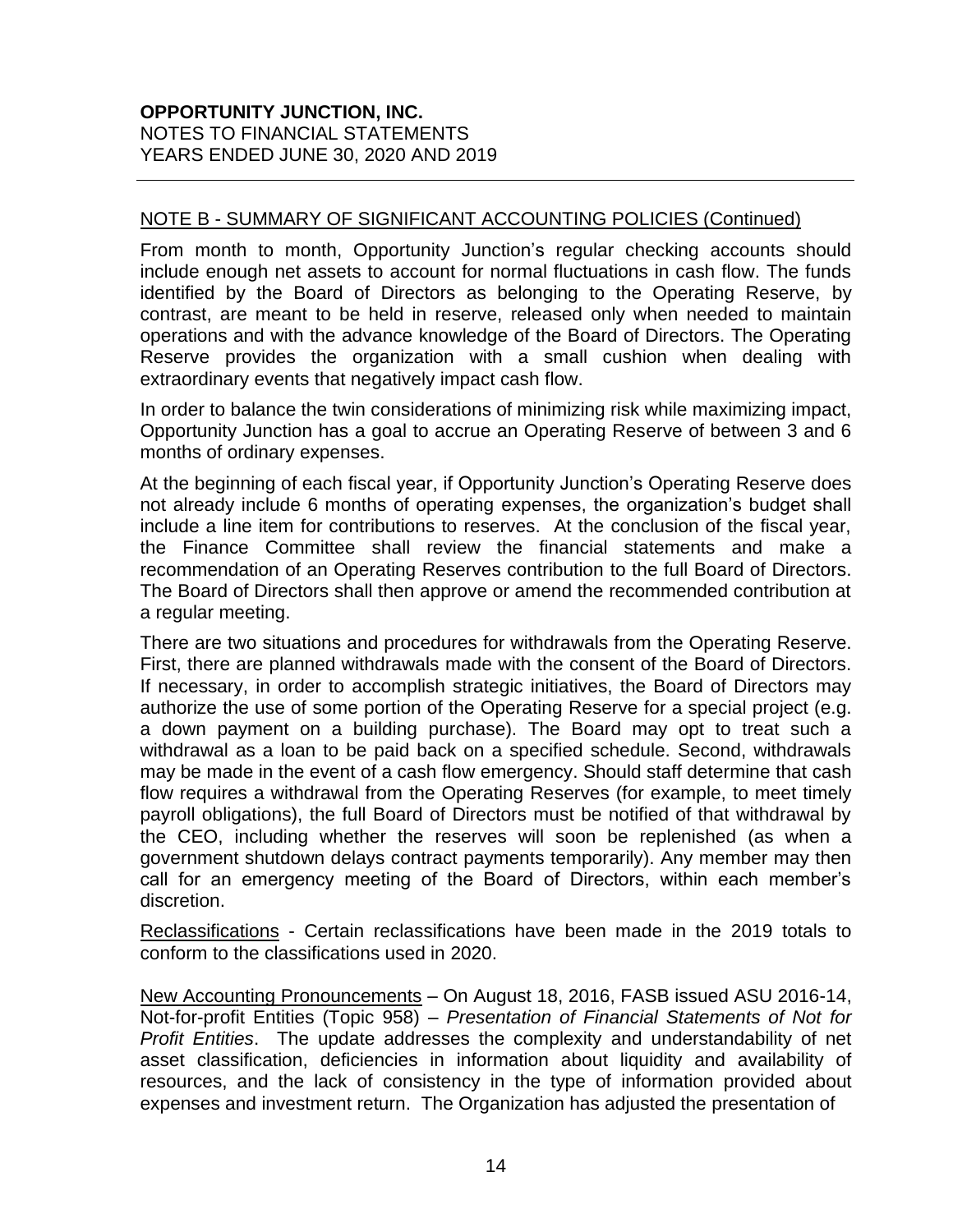#### **OPPORTUNITY JUNCTION, INC.** NOTES TO FINANCIAL STATEMENTS

YEARS ENDED JUNE 30, 2020 AND 2019

### NOTE B - SUMMARY OF SIGNIFICANT ACCOUNTING POLICIES (Continued)

these statements accordingly. The ASU has been applied retrospectively to all periods presented.

### NOTE C – LIQUIDITY AND AVAILABILITY

The Organization regularly monitors liquidity required to meet its operating needs, liabilities and other obligations as they become due. As of June 30, 2020, the Organization has ample cash and cash equivalents to cover operating expenses. The following assets could be readily made available within one year of the statement of financial position to meet general expenditures:

Financial assets:

| Cash                                       | \$1,469,174        |
|--------------------------------------------|--------------------|
| Interest receivable                        | 5.900              |
| Accounts, contracts & grants receivable    | 279,761            |
| Financial assets available within one year | <u>\$1,754,835</u> |

The Organization currently has an operating reserve of \$480,000 and has a long term strategy to increase the operating reserve to the equivalent of approximately six months operating expenditures.

### NOTE D - ACCOUNTS, CONTRACTS AND GRANTS RECEIVABLE

Accounts receivable at June 30, 2020 represent funds earned but not yet received from the following activities:

| <b>Accounts Receivable</b>   | Amount   |
|------------------------------|----------|
| <b>Outplacement Staffing</b> | \$13,920 |
| Gala                         | 1,500    |
|                              | \$15,420 |

Contracts and grants receivable at June 30, 2020 represent funds earned but not yet received from current contracts and grants as follows:

| Grantor                           | Amount    |
|-----------------------------------|-----------|
| <b>Fresh Success</b>              | \$57,273  |
| City of Antioch - CDBG            | 12,500    |
| City of Pittsburg - CDBG          | 8,750     |
| Contra Costa County - CDBG        | 90,000    |
| Contra Costa County - CSBG        | 13,818    |
| Contra Costa County - WDB - Adult | 42,757    |
| <b>CPUC</b>                       | 39,243    |
|                                   | \$264.341 |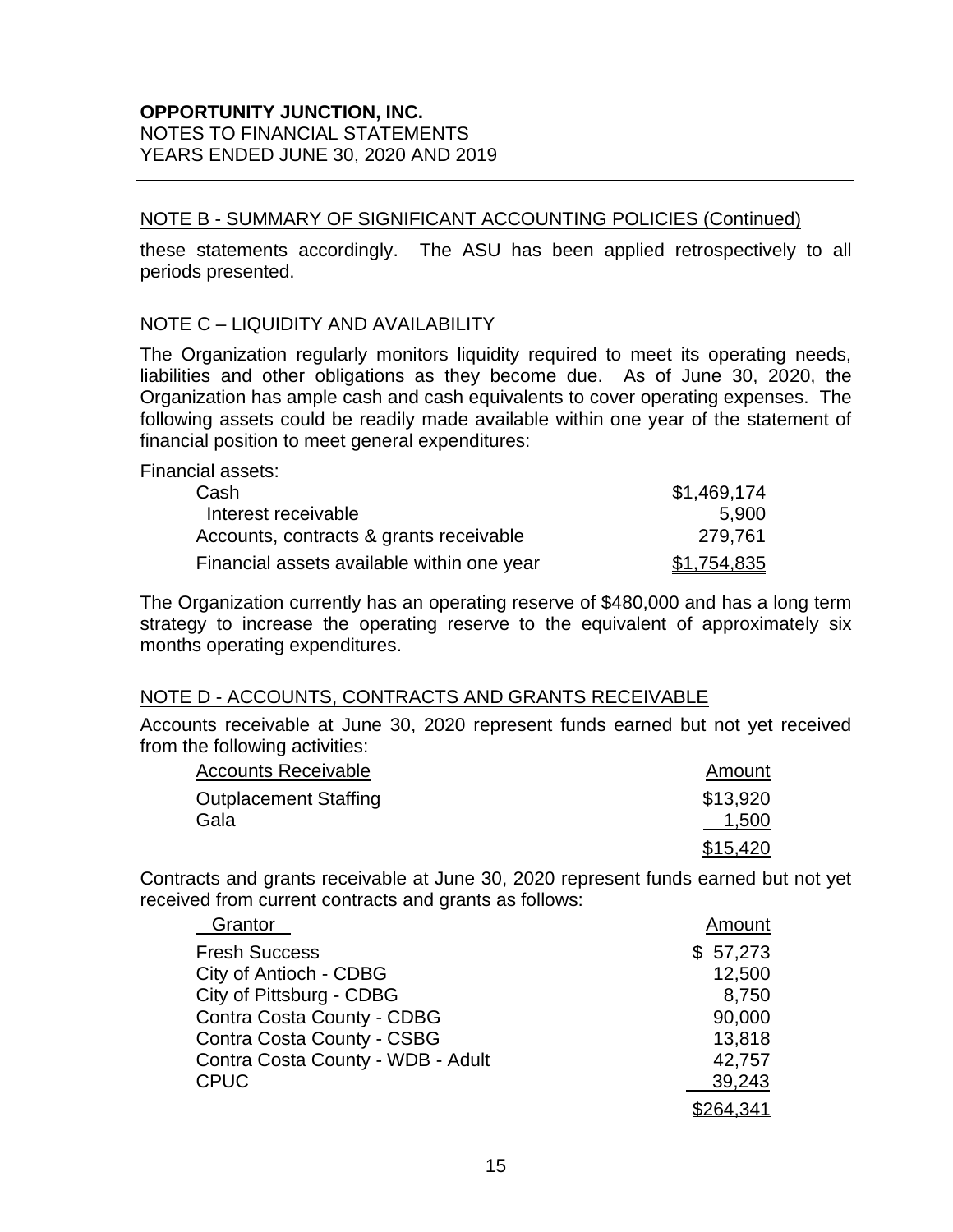#### NOTE D - ACCOUNTS, CONTRACTS AND GRANTS RECEIVABLE (Continued)

Accounts receivable at June 30, 2019 represent funds earned but not yet received from the following activities:

| <b>Accounts Receivable</b>   | Amount  |
|------------------------------|---------|
| <b>Outplacement Staffing</b> | \$2,720 |
|                              | \$2,720 |

Contracts and grants receivable at June 30, 2019 represent funds earned but not yet received from current contracts and grants as follows:

| Grantor                    | Amount    |
|----------------------------|-----------|
| <b>Fresh Success</b>       | \$47,098  |
| City of Antioch - CDBG     | 12,500    |
| City of Pittsburg - CDBG   | 8,750     |
| Contra Costa County - CDBG | 61,718    |
| Contra Costa County - CSBG | 8,097     |
| WDB - Adult                | 83,851    |
| Chevron                    | 50,000    |
| <b>Keller Canyon</b>       | 10,000    |
| Sparkpoint                 | 30,469    |
|                            | \$312,483 |

The organization does not believe that an allowance for doubtful accounts is required for any of the accounts, contracts or grants receivable as of June 30, 2020 and 2019.

#### NOTE E - FURNITURE AND EQUIPMENT

Furniture and equipment at June 30, 2020 and 2019 consisted of the following:

|                                | 2020       | 2019       |
|--------------------------------|------------|------------|
| Leasehold Improvements         | \$195,662  | \$195,662  |
| Furniture & Equipment          | 70,334     | 70,334     |
|                                | 265,996    | 265,996    |
| Less: accumulated depreciation | (161, 010) | (131, 379) |
|                                | \$104,986  | \$134,617  |

Depreciation expense for the years ended June 30, 2020 and 2019 was \$29,631 and \$35,850, respectively.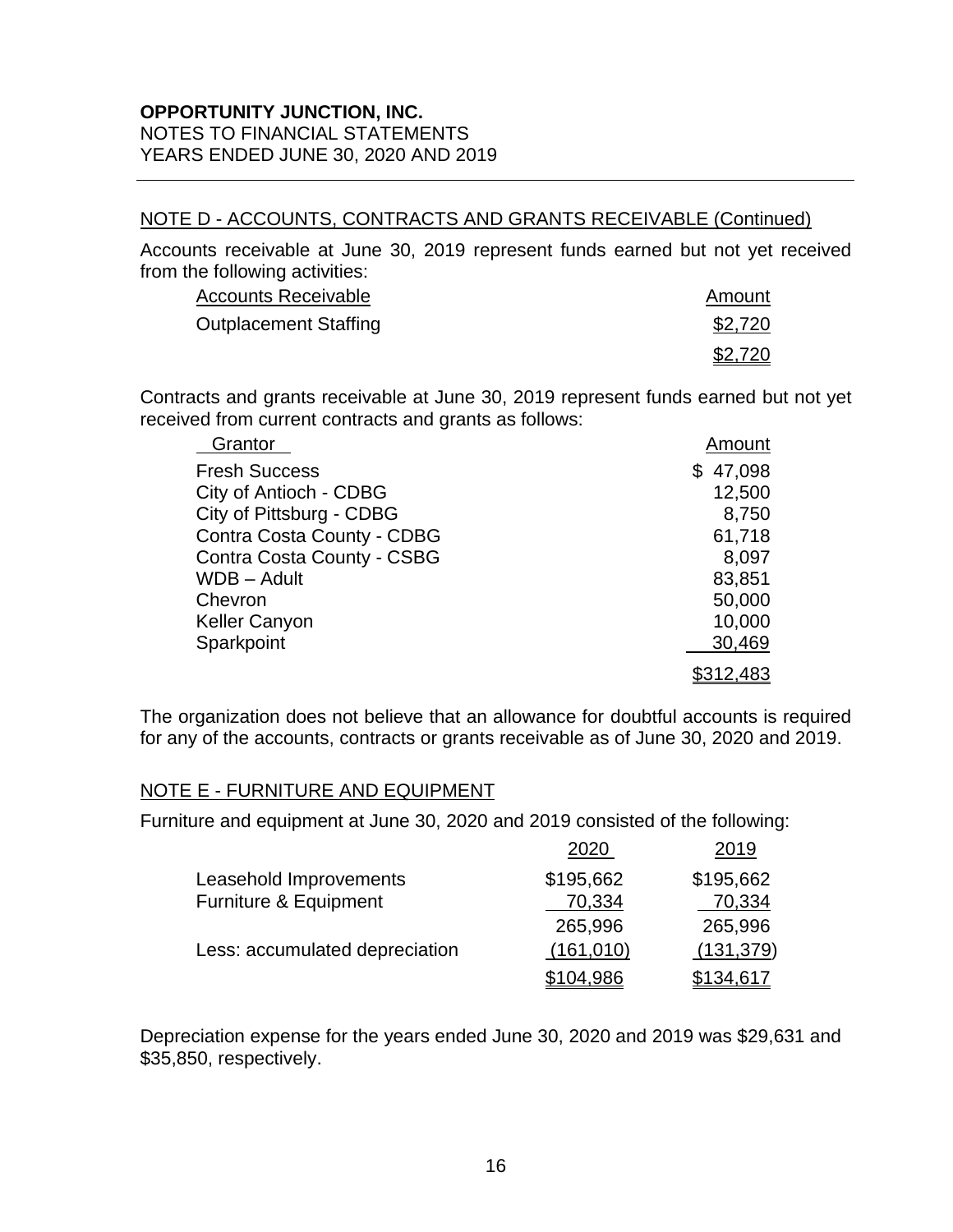### NOTE F - DEFERRED REVENUE

There was no deferred revenue at June 30, 2020 or at June 30, 2019.

#### NOTE G – LINE OF CREDIT

The Organization obtained a line of credit with Wells Fargo Bank with a maximum borrowing limit of \$50,000. The maturity date of the line of credit is December 31, 2020 with an option to renew for an additional twelve months. The outstanding balance at both June 30, 2020 and 2019 was \$0.

#### NOTE H – NOTES PAYABLE

The Organization obtained a Paycheck Protection Program loan, in the amount of \$306,800, from the Small Business Association which was made available as part of the federal Coronavirus Relief package in April 2020. The Organization expects the loan to be forgiven in 2021, with no interest charged, based on the use of the funds.

As of June 30, 2020, funds in the amount of \$25,397 have been used in compliance with the loan requirements.

### **NOTE I – NET ASSETS**

At June 30, the Organization's net assets with donor restrictions consisted of the following grants:

|                                          | 2020     | 2019     |
|------------------------------------------|----------|----------|
| Specific purpose:                        |          |          |
| John Muir Community Health Foundation    | \$46,978 | \$46,978 |
| Passage of time                          |          |          |
| California Wellness Foundation           | 61,111   | 127,778  |
| <b>FHL Bank</b>                          | 8,334    |          |
| <b>Sutter Health Foundation</b>          | 12,500   |          |
| Impact 100                               |          | 31,167   |
| <b>Tipping Point</b>                     |          | 24,333   |
| Y&H Soda Foundation                      | 80,000   |          |
| Total net assets with donor restrictions | 208,923  |          |

Net Assets released from restriction during the year ended June 30, consisted of the following:

|                                |          | 2019     |
|--------------------------------|----------|----------|
| Passage of time                |          |          |
| California Wellness Foundation | \$66,667 | \$66,666 |
| San Francisco Foundation       |          | 75,000   |
| W.S. Johnson Foundation        |          | 75,000   |
|                                |          |          |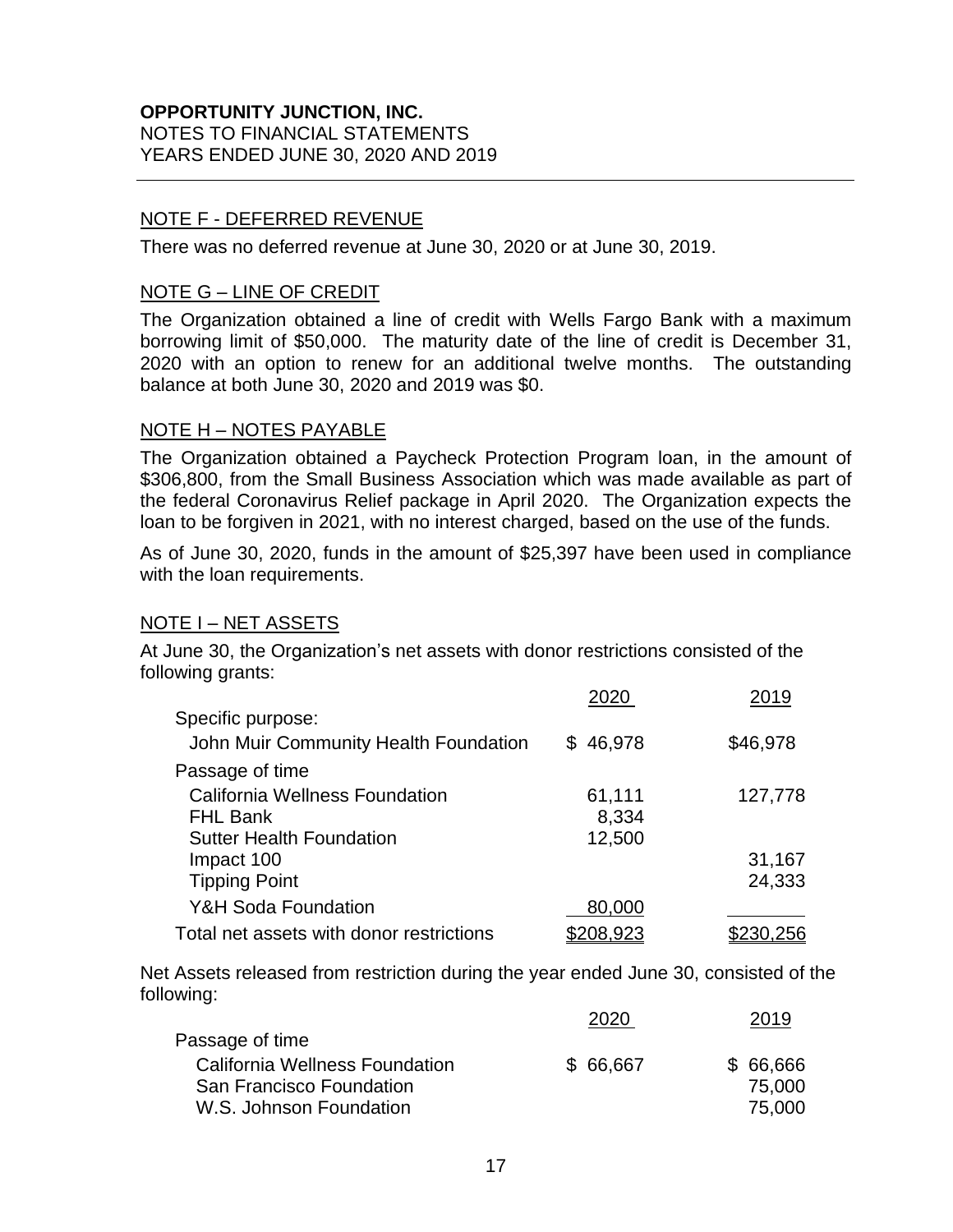#### NOTE I – NET ASSETS (Continued)

|                                          | 2020      | 2019      |
|------------------------------------------|-----------|-----------|
| Impact 100                               | \$31,167  | S         |
| <b>Tipping Point</b>                     | 24,333    | 1.084     |
| Total net assets with donor restrictions | \$122,167 | \$217,750 |

Net assets without donor restrictions for the years ended June 30, are as follows:

|                                         | 2020                 | 2019                 |
|-----------------------------------------|----------------------|----------------------|
| Undesignated<br><b>Board Designated</b> | \$816,114<br>480,000 | \$747,163<br>450,000 |
| Total net asset without restrictions    | \$1,296,114          | \$1,197,163          |

#### NOTE J – FUNDRAISING REVENUE

The Organization's fundraising events and related expenditures for the years ended June 30, 2020 and 2019 are as follows:

|                                            | 2020     | 2019              |
|--------------------------------------------|----------|-------------------|
| <b>Annual Gala</b><br>Other special events | \$83,435 | \$88,053<br>8,990 |
| Total revenue                              | 83,435   | 97,043            |
| <b>Fundraising expenses</b>                | 1,729    | 29,335            |
| Net fundraising revenue                    | \$81,706 | \$67,708          |

### NOTE K – CONCENTRATION OF RISK

The Organization receives significant amounts of revenue from governmental contracts. Should funding from these grants be changed due to a change in budgeting or due to cutbacks, such reduction in funding might have an adverse effect on the Organization's programs and activities.

The financial instruments, that potentially subject the Organization to concentrations of credit risk, consist principally of cash and temporary cash investments. The Organization had cash balances of \$203,082 held at financial institutions in excess of federally insured limits. The Organization places its temporary cash investments with high-credit, high quality financial institutions, and by policy, limits the amount of credit exposure to any one financial institution. The Organization believes no significant concentration of credit risk exists with respect to these cash investments.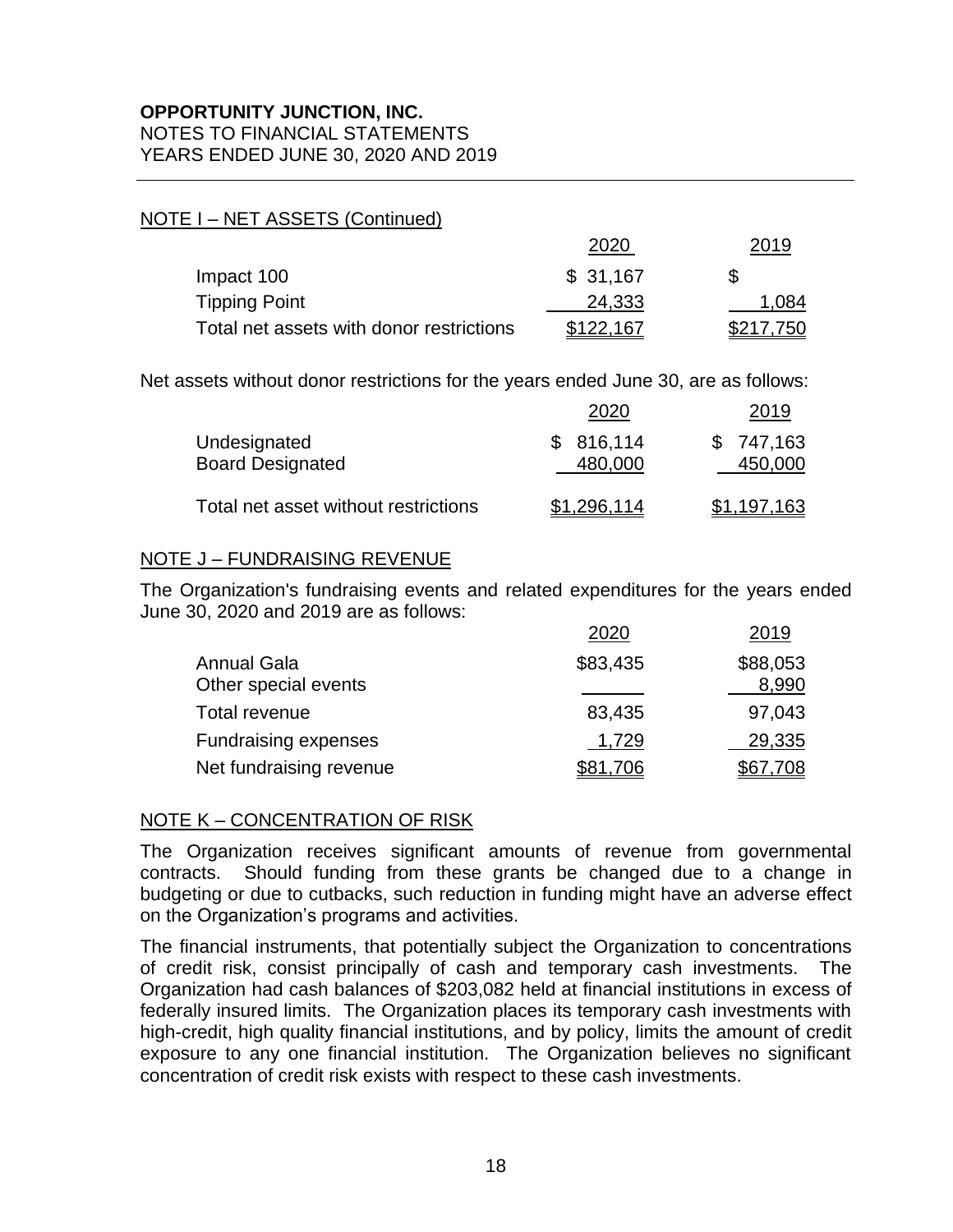#### NOTE L – COMMITMENTS AND CONTINGENCIES

The Organization leases office space under an operating lease agreement that expires on January 31, 2029. The monthly base rent is \$8,865. The lease agreement allows for a rent abatement of \$35,460, to be taken as one free month in each calendar year 2017, 2018, 2019 and 2020. The lease agreement also requires the Organization to pay a pro-rata share of expenses incurred by the property owners.

Rent expense for the years ended June 30, 2020 and 2019 was \$131,977 and \$121,702, respectively. Future minimum lease payments are as follows:

| June 30,   | Amount       |
|------------|--------------|
| 2021       | 97,515<br>\$ |
| 2022       | 106,380      |
| 2023       | 106,380      |
| 2024       | 110,805      |
| 2025       | 117,000      |
| Subsequent | 419,250      |
|            | \$957,330    |

The Organization leases a copier under an operating lease agreement that expires on August 31, 2022. The monthly base rent is \$477. Rent expense for the years ended June 30, 2020 and 2019 was \$6,088 and \$8,684, respectively. Future minimum lease payments are as follows:

| June 30, | Amount   |
|----------|----------|
| 2021     | \$5,726  |
| 2022     | 954      |
|          | \$12,410 |

Grant awards require the fulfillment of certain conditions as set forth in the instruments of grant. Failure to fulfill the conditions could result in the return of the funds to the grantors. The Organization deems this contingency remote since by accepting the grants and their terms it has accommodated the objectives of the organization to the provisions of the grant. Management is of the opinion that the organization has complied with the terms of all grants.

#### NOTE M – SUBSEQUENT EVENTS

.

These financial statements were approved by the management of the Organization and available for issuance on November 19, 2020. The Organization has evaluated subsequent events through November 19, 2020.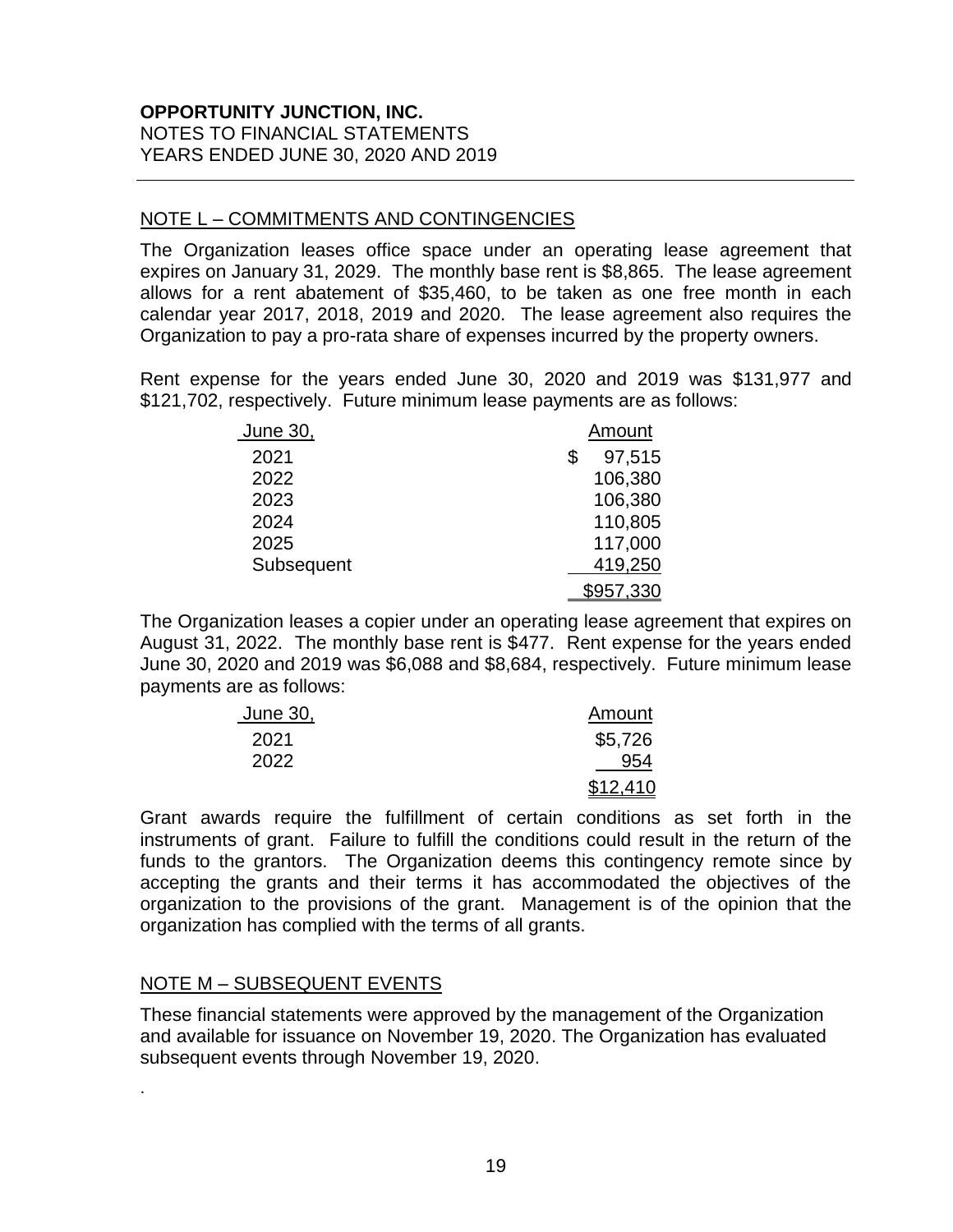# **ADDITIONAL REPORTS**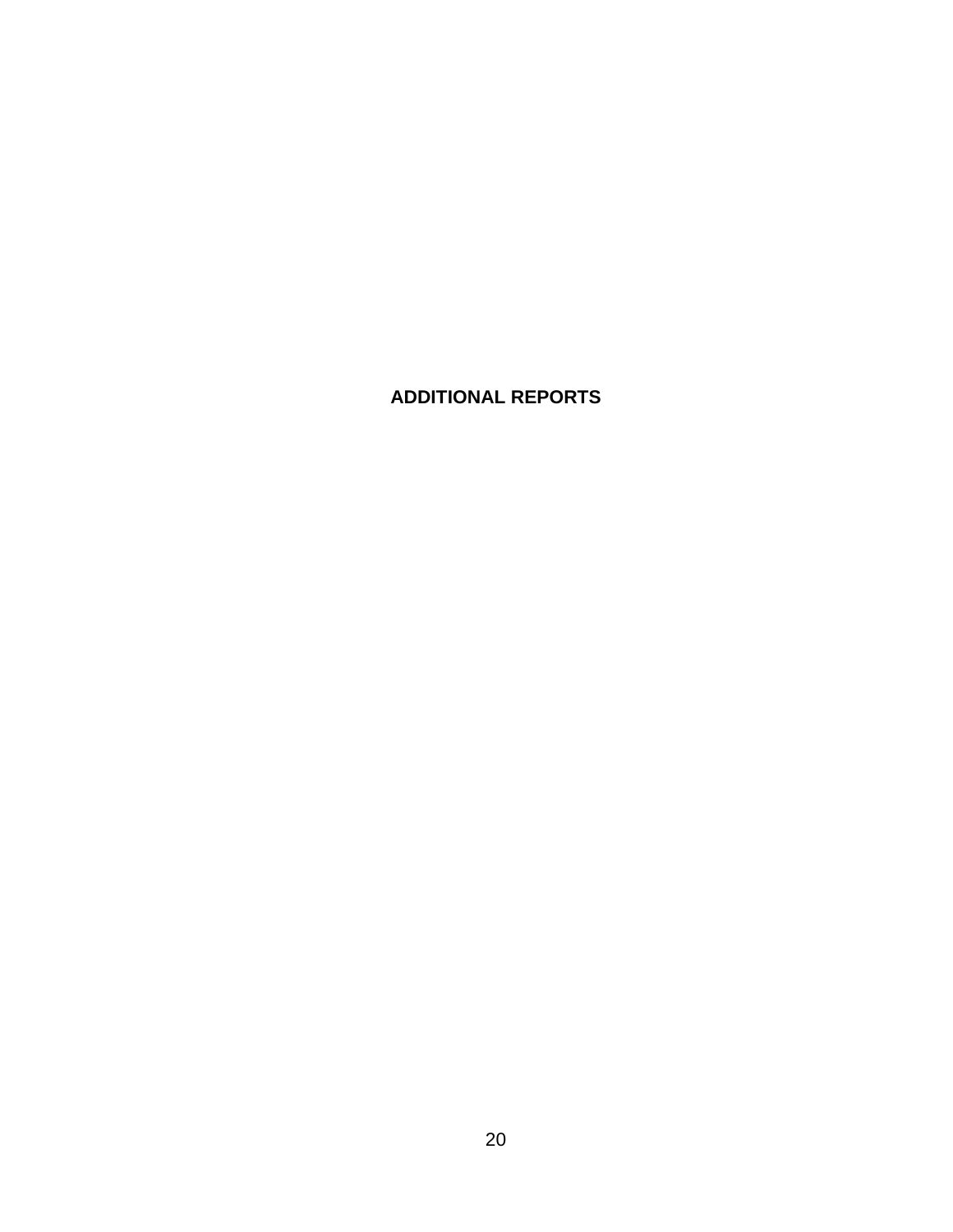

Patrícia A. Wintroath, CPA

#### **Independent Auditor's Report on Internal Control over Financial Reporting and on Compliance and Other Matters Based on an Audit of Financial Statements Performed in accordance with** *Government Auditing Standards*

Board of Directors Opportunity Junction, Inc. Antioch, California 94509

I have audited, in accordance with the auditing standards generally accepted in the United States of America and the standards applicable to financial audits contained in *Government Auditing Standards* issued by the Comptroller General of the United States, the financial statements of Opportunity Junction, Inc. (a nonprofit organization), which comprise the statement of financial position as of June 30, 2020, and the related statements of activities, functional expenses and cash flows for the year then ended, and the related notes to the financial statements, and have issued my report thereon dated November 19, 2020.

#### Internal Control Over Financial Reporting

In planning and performing my audit of the financial statements, I considered Opportunity Junction, Inc.'s internal control over financial reporting (internal control) to determine the audit procedures that are appropriate in the circumstances for the purpose of expressing my opinion on the financial statements, but not for the purpose of expressing an opinion on the effectiveness of Opportunity Junction, Inc.'s internal control. Accordingly, I do not express an opinion on the effectiveness of the Organization's internal control.

A deficiency in internal control exists when the design or operation of a control does not allow management or employees, in the normal course of performing their assigned functions, to prevent, or detect and correct, misstatements on a timely basis. A material weakness is a deficiency, or a combination of deficiencies, in internal control, such that there is a reasonable possibility that a material misstatement of the entity's financial statements will not be prevented, or detected and corrected on a timely basis. A significant deficiency is a deficiency, or combination of deficiencies, in internal control that is less severe than a material weakness, yet important enough to merit attention by those charged with governance.

My consideration of internal control was for the limited purpose described in the first paragraph of this section and was not designed to identify all deficiencies in internal control that might be material weaknesses or significant deficiencies. Given these limitations, during my audit I did not identify any deficiencies in internal control that I consider to be material weaknesses. However, material weaknesses may exist that have not been identified.

*2121 No. California Blvd., Suite 290, Walnut Creek, CA 94596 Telephone (925) 974-3310 Facsimile (925) 974-3513*